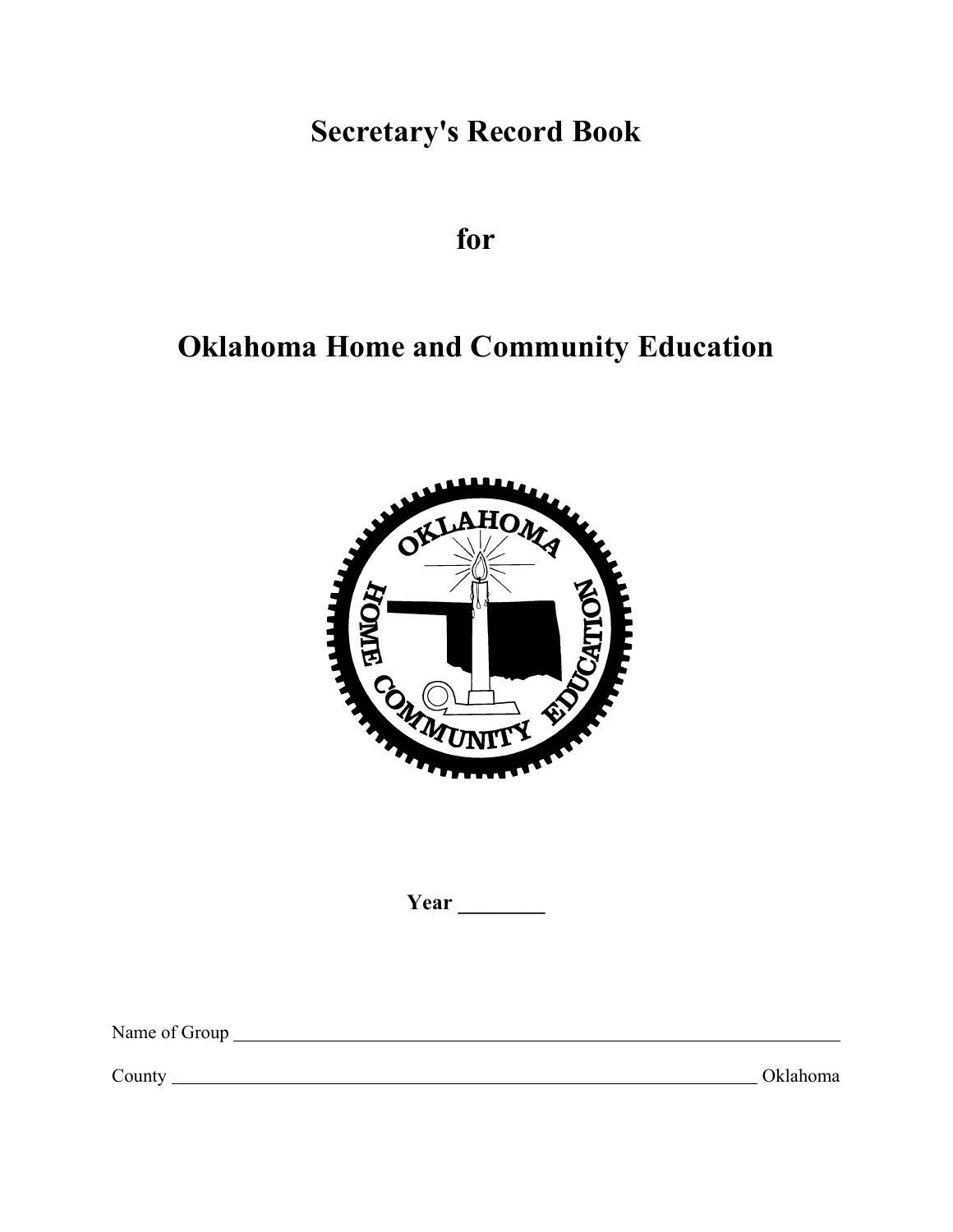### **Secretary's Record Book**

**for**

**\_\_\_\_\_\_\_\_\_\_\_\_\_\_\_\_\_\_\_\_\_\_\_\_\_\_\_\_\_**

### **Oklahoma Home and Community Education Group**

To The Secretary:

The Secretary's Record Book has been prepared for \_\_\_\_\_\_\_\_\_\_\_\_\_\_\_\_\_\_\_\_\_\_\_\_\_\_\_\_\_\_ to assist them in keeping proper records of work undertaken and completed. The record book is to be kept by the secretary during the year and returned to the county extension educator's office at the end of the group year to be used in evaluating the OHCE Program.

**Organization**

| President                           |
|-------------------------------------|
| Post Office                         |
|                                     |
| Post Office                         |
| Leadership Development Chair        |
| Post Office                         |
|                                     |
| Post Office                         |
| Treasurer                           |
| Post Office                         |
| Reporter                            |
| Post Office                         |
|                                     |
|                                     |
| Post Office<br>Regular Meeting Date |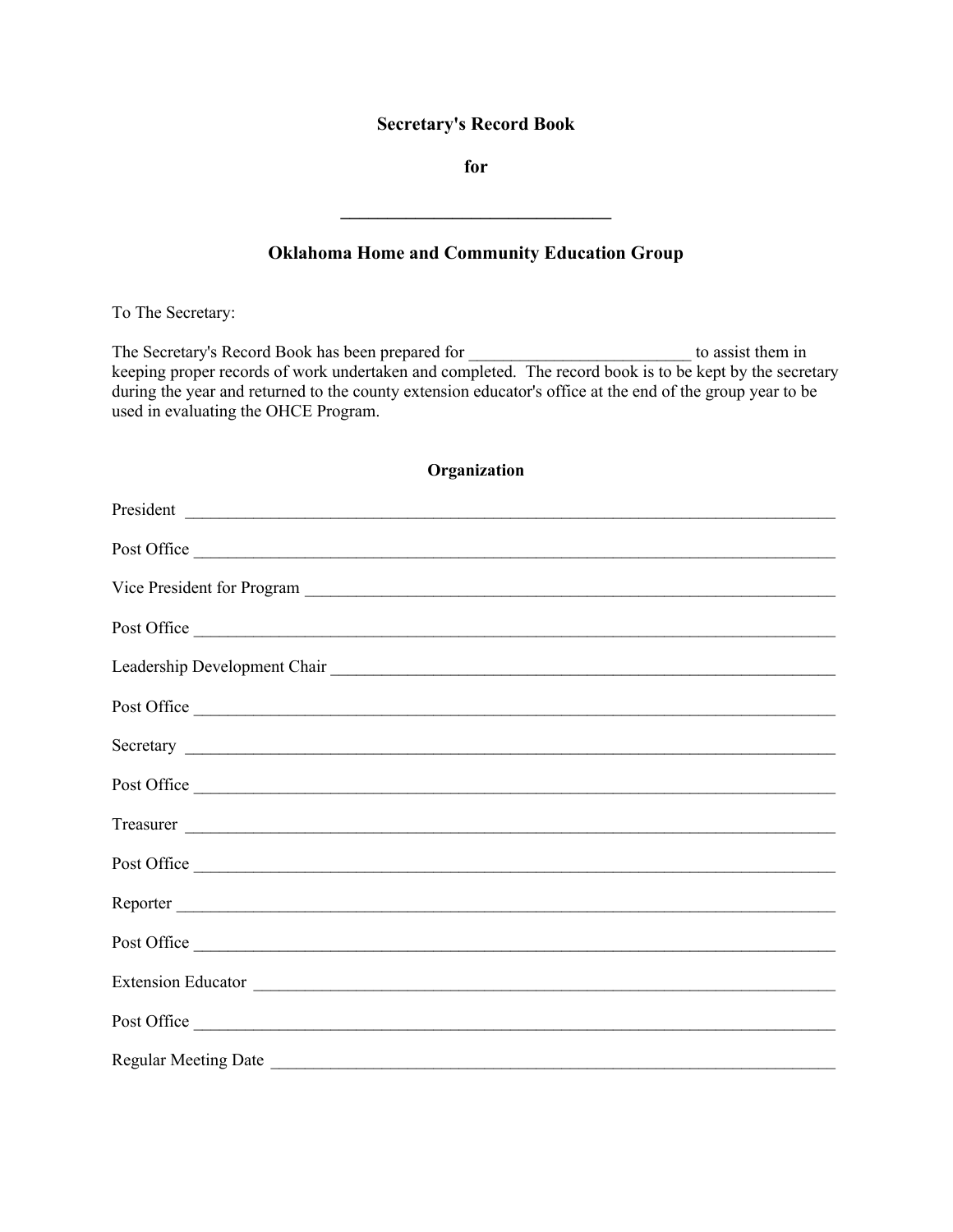### **OKLAHOMA HOME AND COMMUNITY EDUCATION GROUPS**

The Oklahoma Home and Community Education (OHCE) group is organized and maintained for the purpose of continuing adult education in home economics and related subjects for every family in the community as well as to its own membership. Each year the group should have a definitely planned activity of service. When the OHCE group is first organized the names and addresses of the officers and members should be furnished to the extension educator. Thereafter the names and addresses of the officers and members should be furnished to the county extension educator following the election of officers each year.

Meetings should be held regularly, the work systematically planned, and the attendance prompt and regular.

In order that the Oklahoma Home and Community Education group members may receive the greatest benefit from the organization, the OHCE group should:

- (a) Have a planned program based upon the total county extension program.
- (b) Have a regular meeting date and hour and a definite time for the educational program.
- (c) Carry out a definitely planned community activity or group project.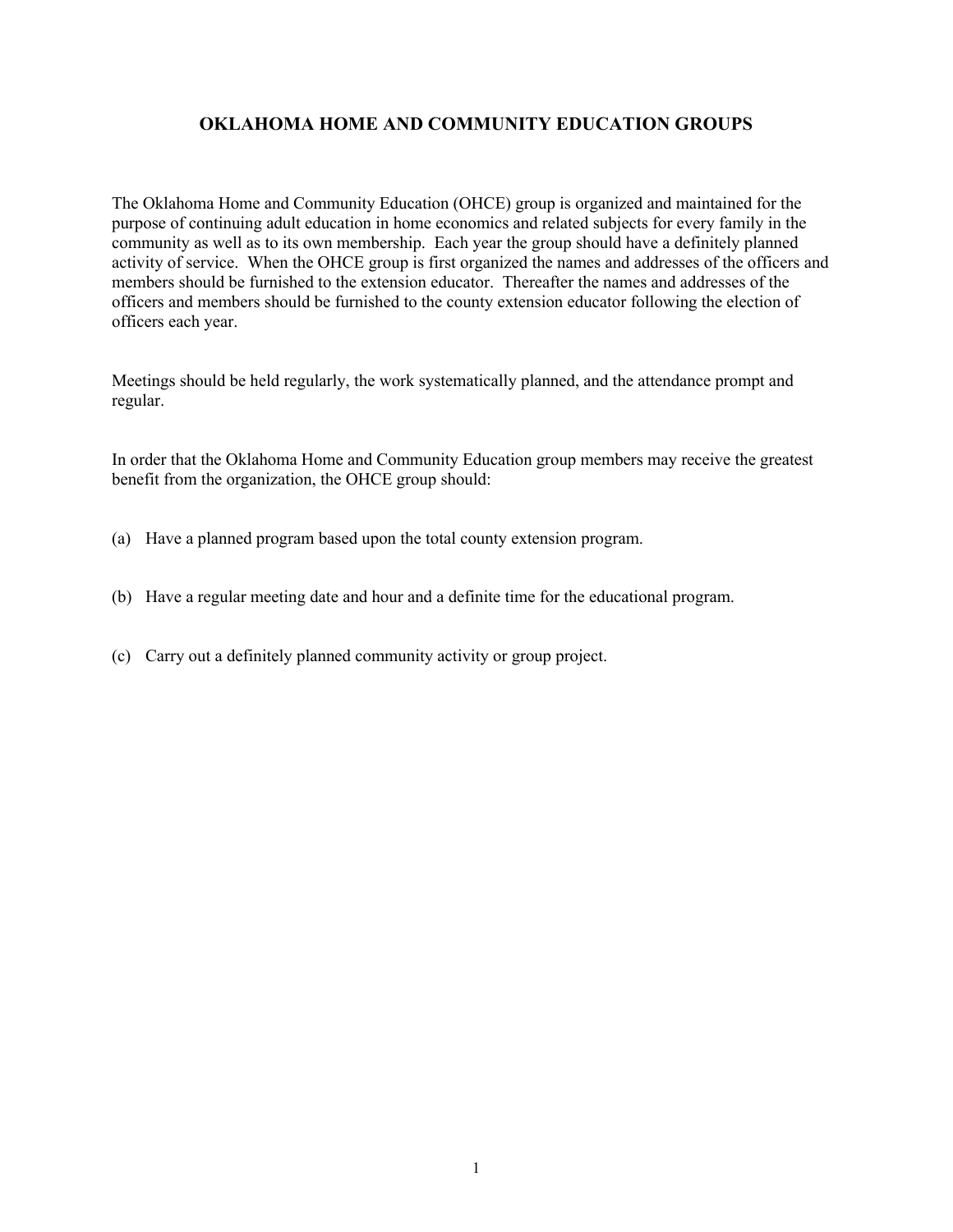## **COMMITTEES**

### **Organizational Committees**

**Budget** 

Constitution

**Nominating** 

Membership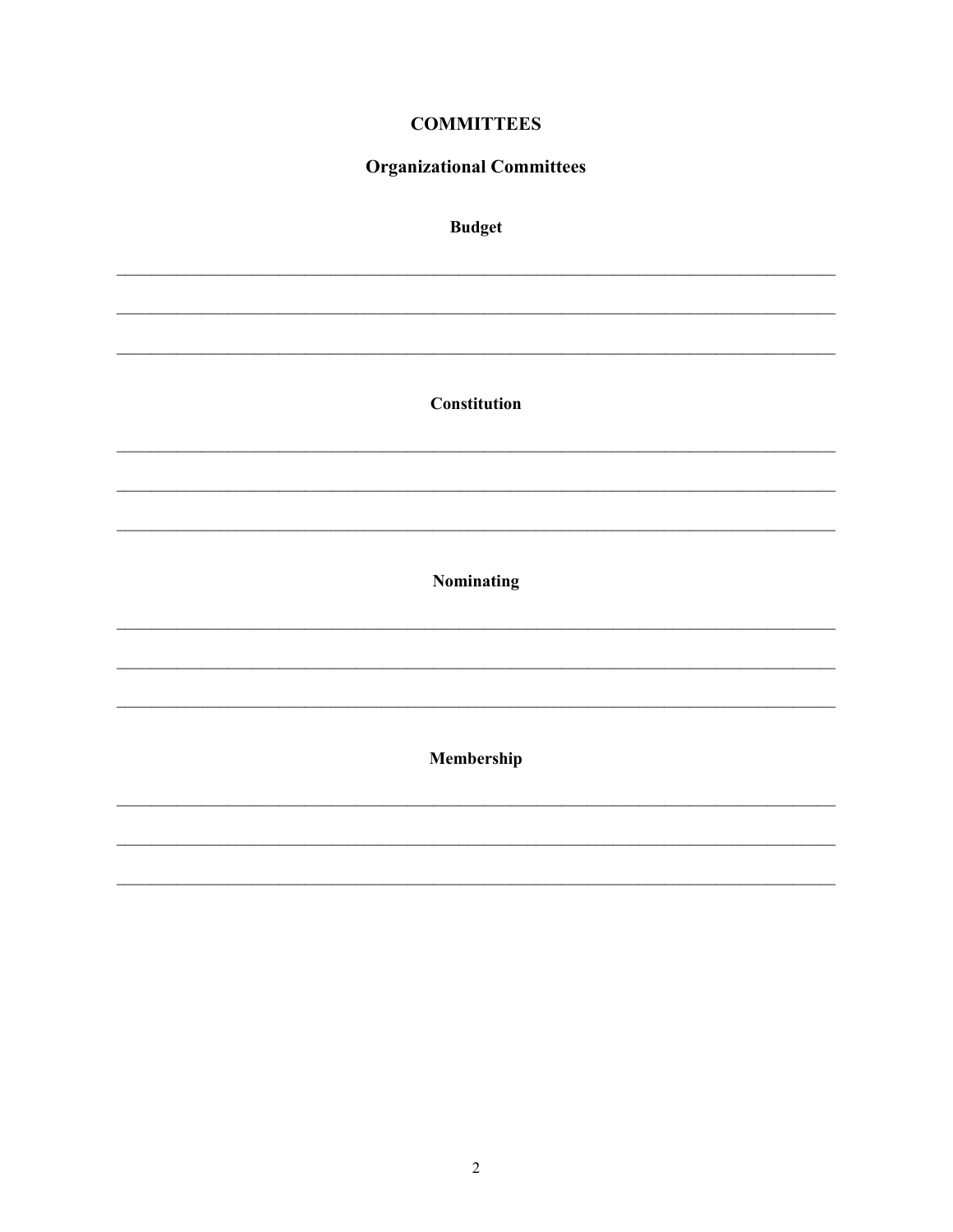## **COMMITTEES**

### **Educational Committees**

### **Cultural Enrichment**

Family

**Healthy Living** 

**Resource Management** 

**Other Committees**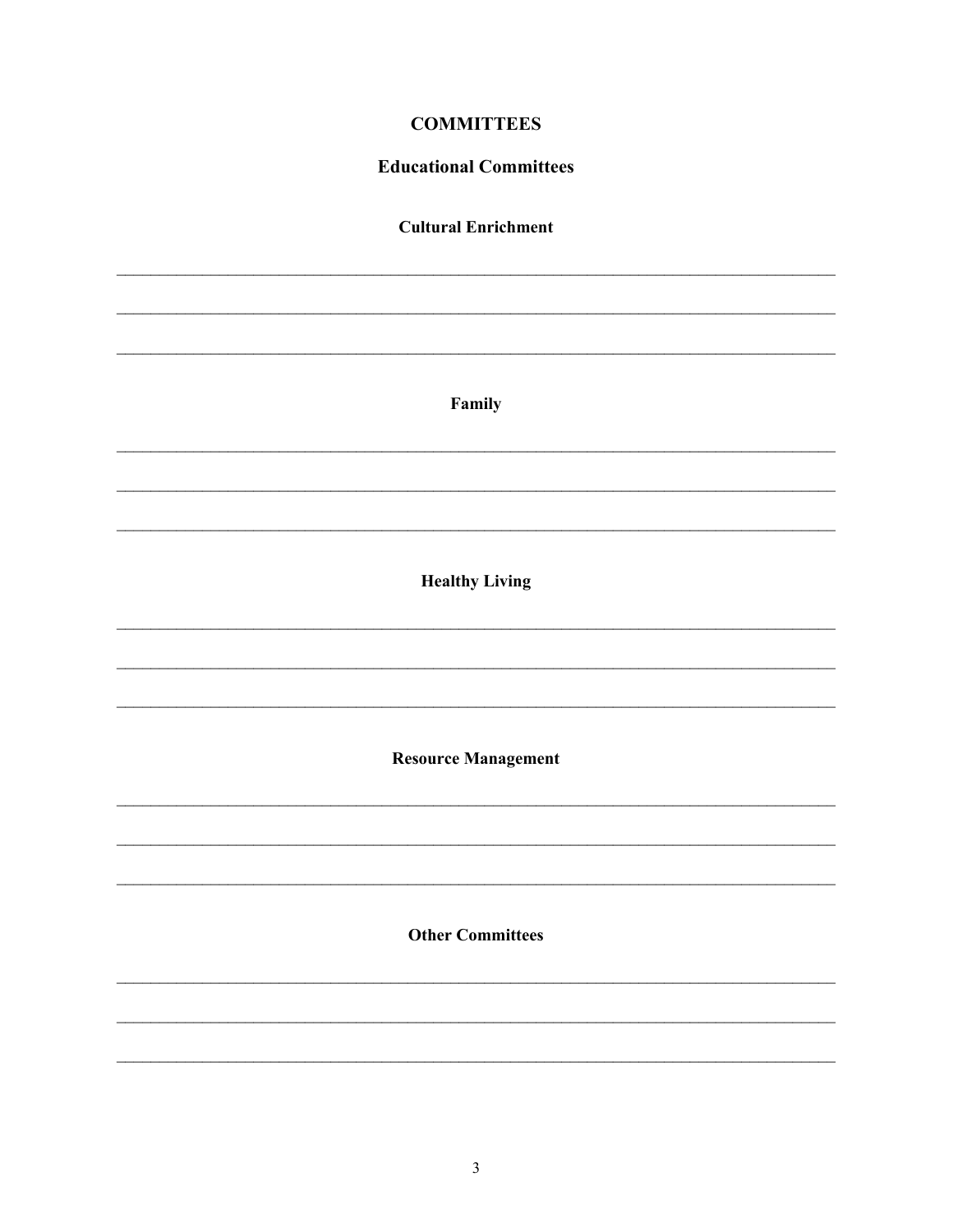## **ROLL CALL**

| Name | Address | Phone Number |
|------|---------|--------------|
|      |         |              |
|      |         |              |
|      |         |              |
|      |         |              |
|      |         |              |
|      |         |              |
|      |         |              |
|      |         |              |
|      |         |              |
|      |         |              |
|      |         |              |
|      |         |              |
|      |         |              |
|      |         |              |
|      |         |              |
|      |         |              |
|      |         |              |
|      |         |              |
|      |         |              |
|      |         |              |
|      |         |              |
|      |         |              |

NOTE--List the names of group members in alphabetical order.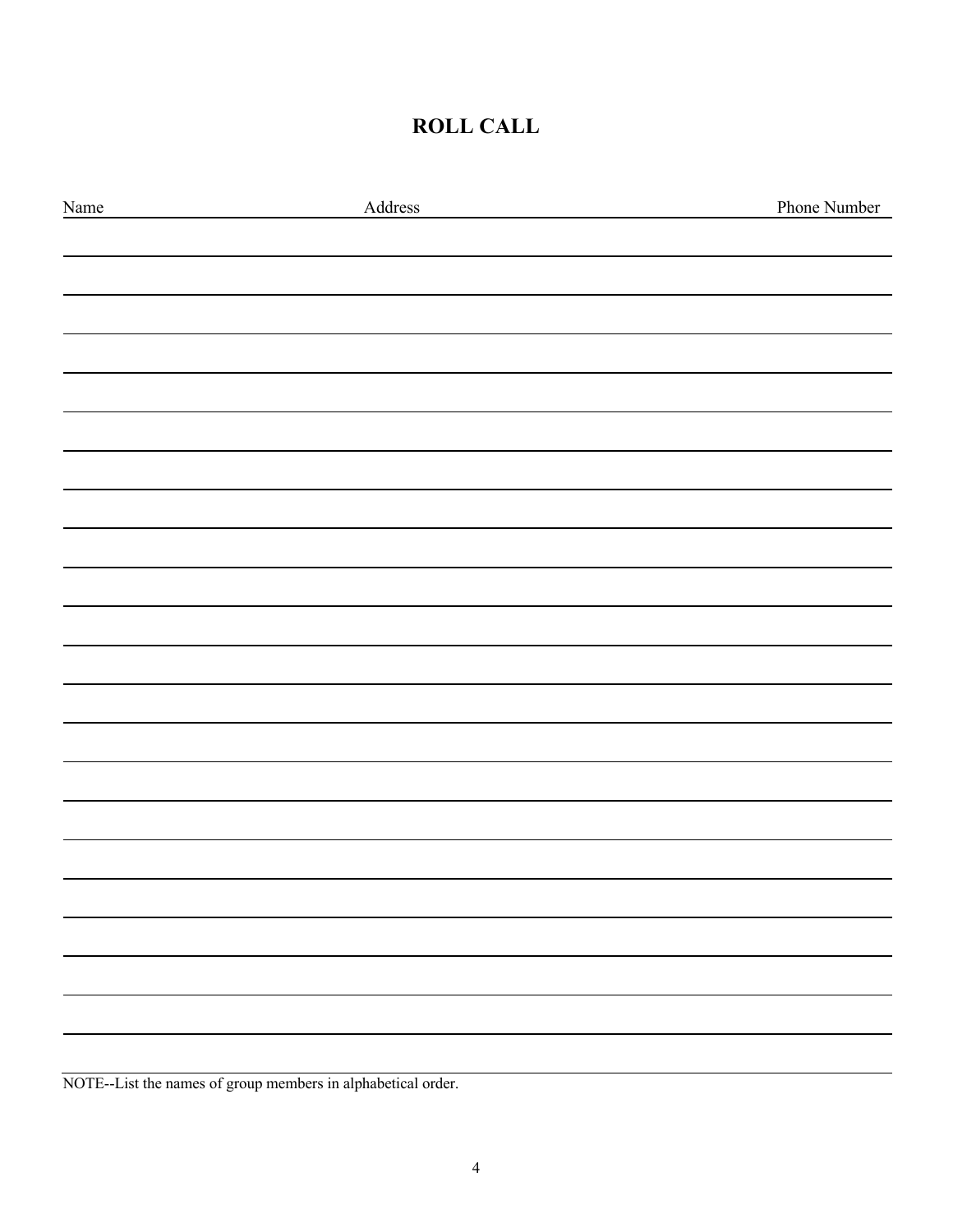|         |          |       |       |                   |               |               |        |           |         |          |          | Projects* |  |
|---------|----------|-------|-------|-------------------|---------------|---------------|--------|-----------|---------|----------|----------|-----------|--|
| January | February | March | April | $_{\mathrm{May}}$ | $_{\rm June}$ | $_{\rm July}$ | August | September | October | November | December |           |  |
|         |          |       |       |                   |               |               |        |           |         |          |          |           |  |
|         |          |       |       |                   |               |               |        |           |         |          |          |           |  |
|         |          |       |       |                   |               |               |        |           |         |          |          |           |  |
|         |          |       |       |                   |               |               |        |           |         |          |          |           |  |
|         |          |       |       |                   |               |               |        |           |         |          |          |           |  |
|         |          |       |       |                   |               |               |        |           |         |          |          |           |  |
|         |          |       |       |                   |               |               |        |           |         |          |          |           |  |
|         |          |       |       |                   |               |               |        |           |         |          |          |           |  |
|         |          |       |       |                   |               |               |        |           |         |          |          |           |  |
|         |          |       |       |                   |               |               |        |           |         |          |          |           |  |
|         |          |       |       |                   |               |               |        |           |         |          |          |           |  |
|         |          |       |       |                   |               |               |        |           |         |          |          |           |  |
|         |          |       |       |                   |               |               |        |           |         |          |          |           |  |
|         |          |       |       |                   |               |               |        |           |         |          |          |           |  |
|         |          |       |       |                   |               |               |        |           |         |          |          |           |  |
|         |          |       |       |                   |               |               |        |           |         |          |          |           |  |
|         |          |       |       |                   |               |               |        |           |         |          |          |           |  |
|         |          |       |       |                   |               |               |        |           |         |          |          |           |  |
|         |          |       |       |                   |               |               |        |           |         |          |          |           |  |
|         |          |       |       |                   |               |               |        |           |         |          |          |           |  |
|         |          |       |       |                   |               |               |        |           |         |          |          |           |  |
|         |          |       |       |                   |               |               |        |           |         |          |          |           |  |

\*Write in projects carried by group. Check (x) under project participated in.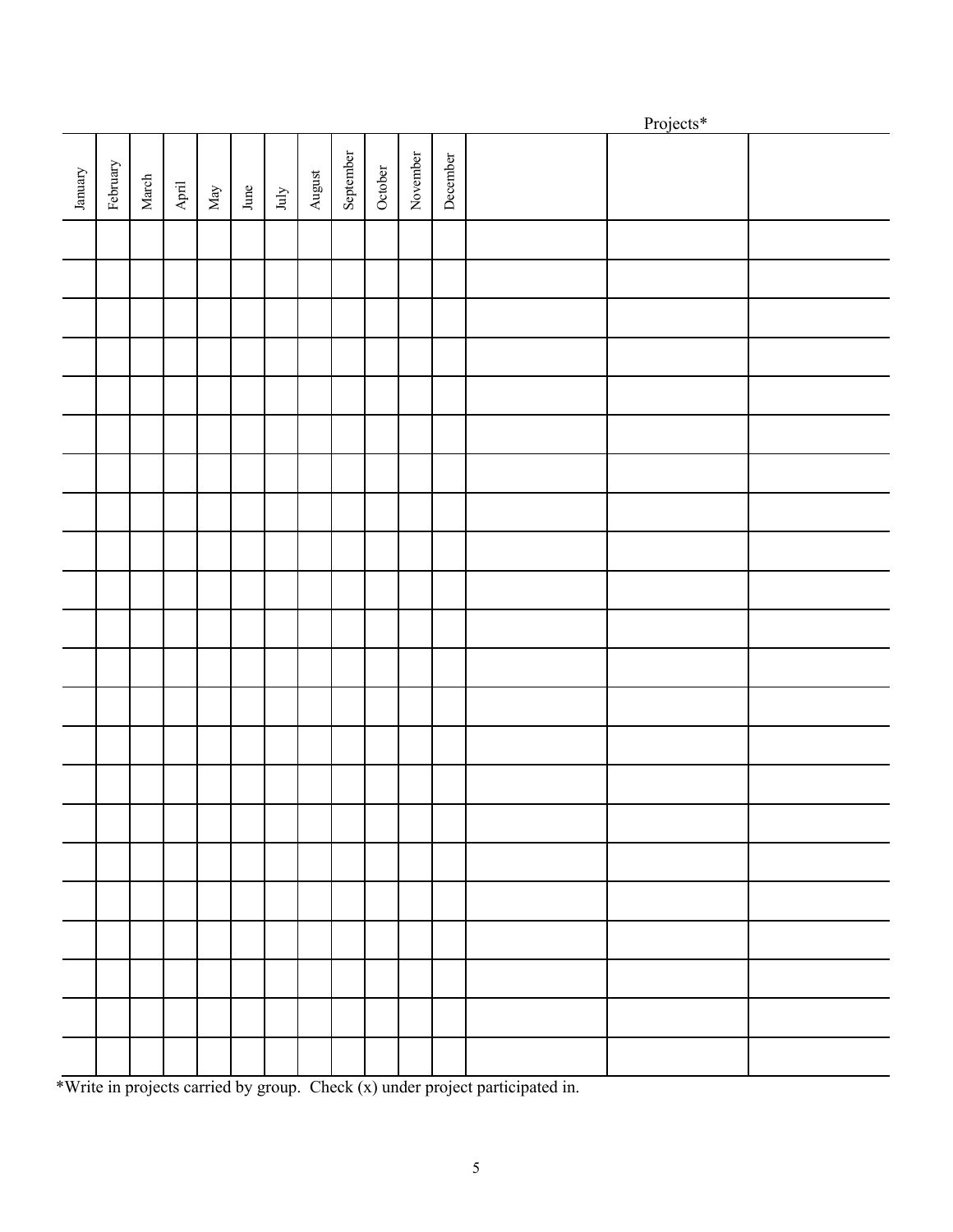## **ROLL CALL**

| Name | Address | Phone Number |
|------|---------|--------------|
|      |         |              |
|      |         |              |
|      |         |              |
|      |         |              |
|      |         |              |
|      |         |              |
|      |         |              |
|      |         |              |
|      |         |              |
|      |         |              |
|      |         |              |
|      |         |              |
|      |         |              |
|      |         |              |
|      |         |              |
|      |         |              |
|      |         |              |
|      |         |              |
|      |         |              |
|      |         |              |
|      |         |              |
|      |         |              |
|      |         |              |

NOTE--List the names of group members in alphabetical order.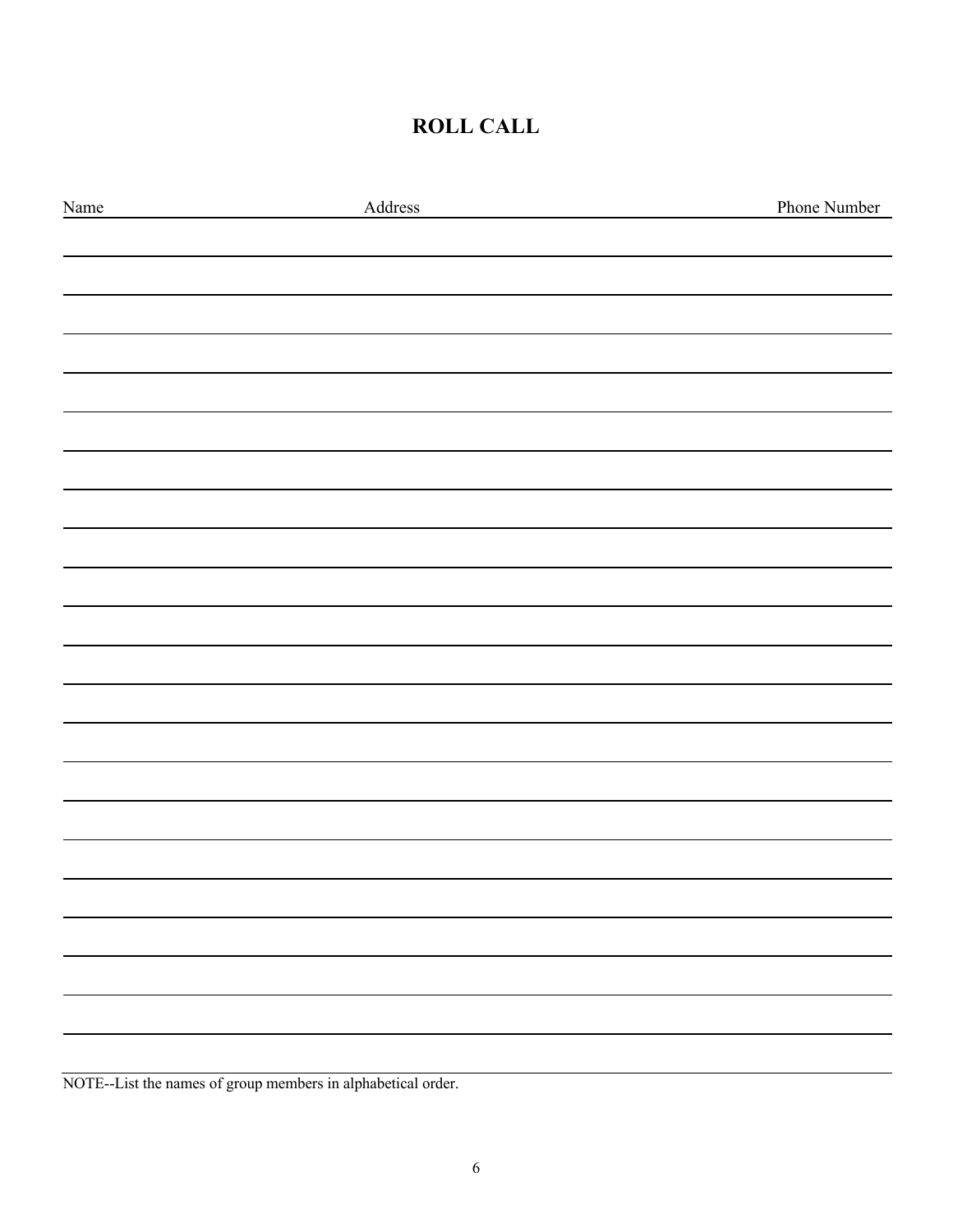|         |          |       |       |                   |               |               |        |           |         |          |          | Projects* |  |
|---------|----------|-------|-------|-------------------|---------------|---------------|--------|-----------|---------|----------|----------|-----------|--|
| January | February | March | April | $_{\mathrm{May}}$ | $_{\rm June}$ | $_{\rm July}$ | August | September | October | November | December |           |  |
|         |          |       |       |                   |               |               |        |           |         |          |          |           |  |
|         |          |       |       |                   |               |               |        |           |         |          |          |           |  |
|         |          |       |       |                   |               |               |        |           |         |          |          |           |  |
|         |          |       |       |                   |               |               |        |           |         |          |          |           |  |
|         |          |       |       |                   |               |               |        |           |         |          |          |           |  |
|         |          |       |       |                   |               |               |        |           |         |          |          |           |  |
|         |          |       |       |                   |               |               |        |           |         |          |          |           |  |
|         |          |       |       |                   |               |               |        |           |         |          |          |           |  |
|         |          |       |       |                   |               |               |        |           |         |          |          |           |  |
|         |          |       |       |                   |               |               |        |           |         |          |          |           |  |
|         |          |       |       |                   |               |               |        |           |         |          |          |           |  |
|         |          |       |       |                   |               |               |        |           |         |          |          |           |  |
|         |          |       |       |                   |               |               |        |           |         |          |          |           |  |
|         |          |       |       |                   |               |               |        |           |         |          |          |           |  |
|         |          |       |       |                   |               |               |        |           |         |          |          |           |  |
|         |          |       |       |                   |               |               |        |           |         |          |          |           |  |
|         |          |       |       |                   |               |               |        |           |         |          |          |           |  |
|         |          |       |       |                   |               |               |        |           |         |          |          |           |  |
|         |          |       |       |                   |               |               |        |           |         |          |          |           |  |
|         |          |       |       |                   |               |               |        |           |         |          |          |           |  |
|         |          |       |       |                   |               |               |        |           |         |          |          |           |  |
|         |          |       |       |                   |               |               |        |           |         |          |          |           |  |

\*Write in projects carried by group. Check (x) under project participated in.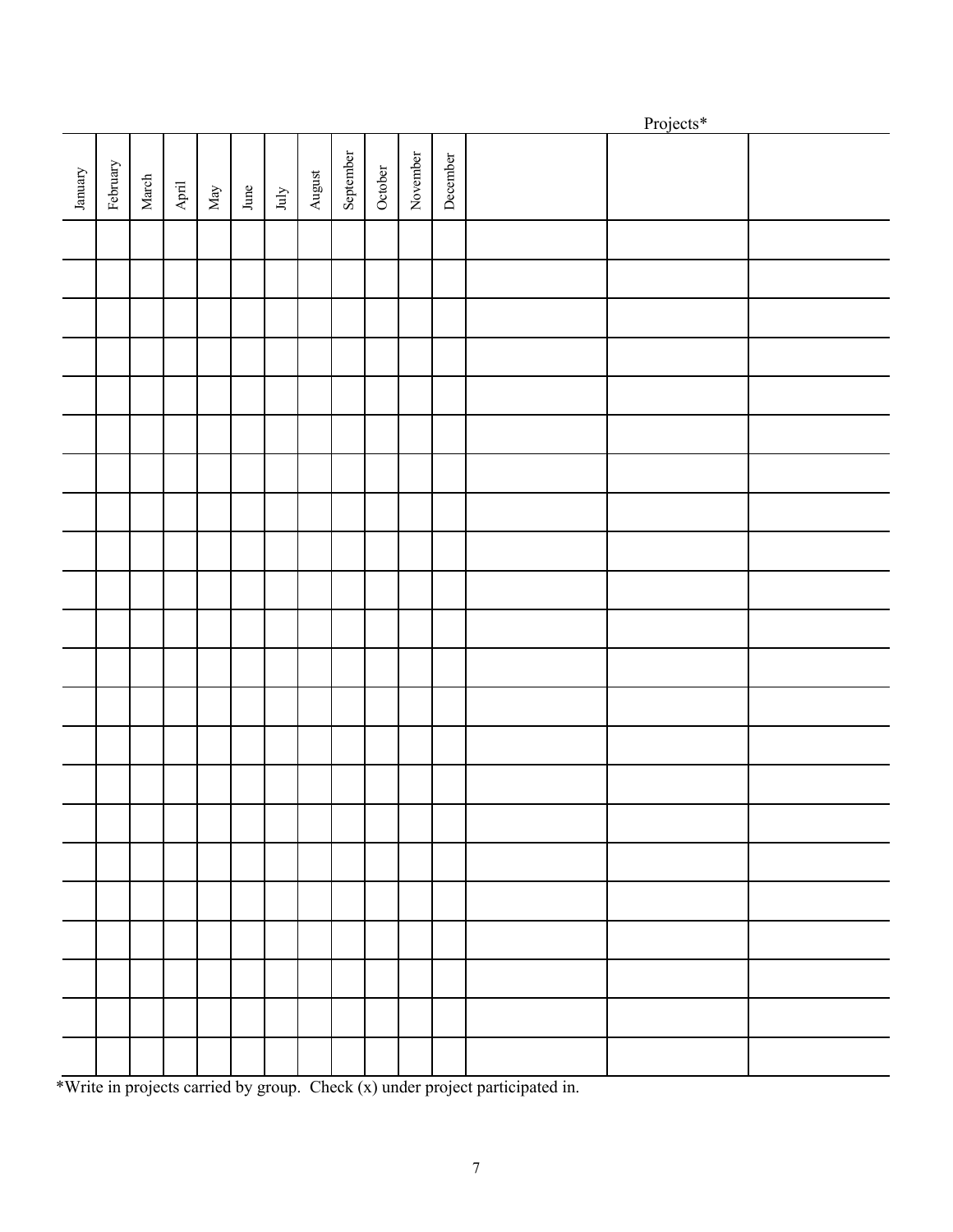## **Achievement Goals for**

### **Oklahoma Home and Community Education Groups**

The measure of influence that the group has in arousing and maintaining an interest among the people of the community in better homes, better living, and better urban and rural life depends upon the proper leadership and efficiency of the group officers, the attitude and spirit of service of each group member, and the group as a whole. OHCE groups should be organized and maintained not to serve the members alone, but through the members to serve the entire community. The group should follow regular plans in reaching the entire community with its activities at different times during the year.

### I. ACTIVITIES

- A. Reports
	- 1. The Secretary's Record Book completed and in the extension educator's office at the end of the county's program.
- B. Report on at least one community activity.
- C. Two delegates attend each county meeting and report back to the group.
- D. Group represented at an achievement program.
- E. Each member reports number of nonmembers helped.

#### II. LEADERSHIP DEVELOPMENT

- A. Cooperate with 4-H Club program in the community.
- B. At least one delegate attend the annual meeting of the Oklahoma Home and Community Education and report back to the group.
- C. Each member help someone outside the group membership.
- D. Group members train for and develop leadership ability in group and community.
- E. Each member report numbers of nonmembers helped.
- F. Educational programs given by leaders at meetings.
- G. Report group activities in local newspapers each month.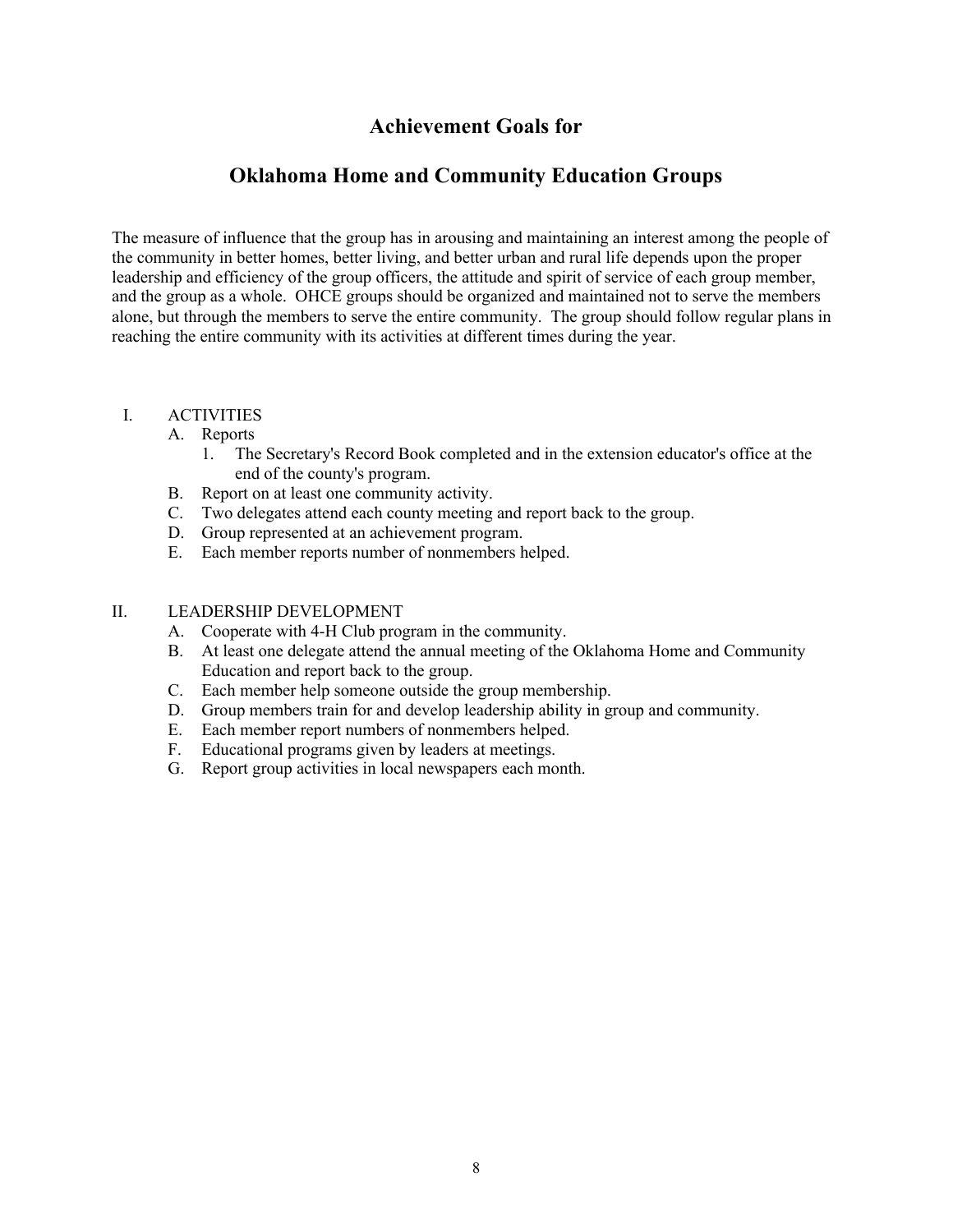## **How To Keep Minutes**

Minutes are a record of all business transacted, including plans presented, activities undertaken and findings reported at a regular or special meeting of the group. Minutes of a meeting should be written by the secretary as the order of business proceeds. They should be kept in a neat and accurate manner and should be plainly written in ink.

#### **Essentials of Properly Prepared Minutes**

- 1. The name of the organization.
- 2. Kind of meeting regular or special.
- 3. Place of meeting.
- 4. Date and hour called to order.
- 5. The record of the presence of the president and secretary, or, in their absence, the name of their substitutes.
- 6. Attendance (include number of members and visitors).
- 7. Action on minutes (whether the minutes of the previous meeting were approved, or corrected and the approved).
- 8. Treasurer's report.
- 9. Reports read and approved (include all committee and/or chairman reports).
- 10. State the motions whether carried or lost and all other motions that were not lost or withdrawn. The name of the person introducing the motion should be recorded. It is not necessary to record the name of the person seconding the motion.
- 11. Brief summary of program (include subject of program, methods used and name of leader who presented the program).
- 12. Adjournment (adjourn to the next regular meeting, giving the date, time, and place).

Minutes should be a statement of facts and should not include the opinion of the secretary. Recommendations when approved become part of the minutes. Resolutions should be copied verbatim in the minutes if adopted.

Minutes should be kept by the secretary of any committee handling important business and a copy given to the secretary of the group as a matter of record. The proceedings of a committee should not be entered in the minutes but the report of the committee should be entered.

Minutes should always *be signed by the secretary* or her substitute. When a substitute serves as secretary, the president should also sign the minutes.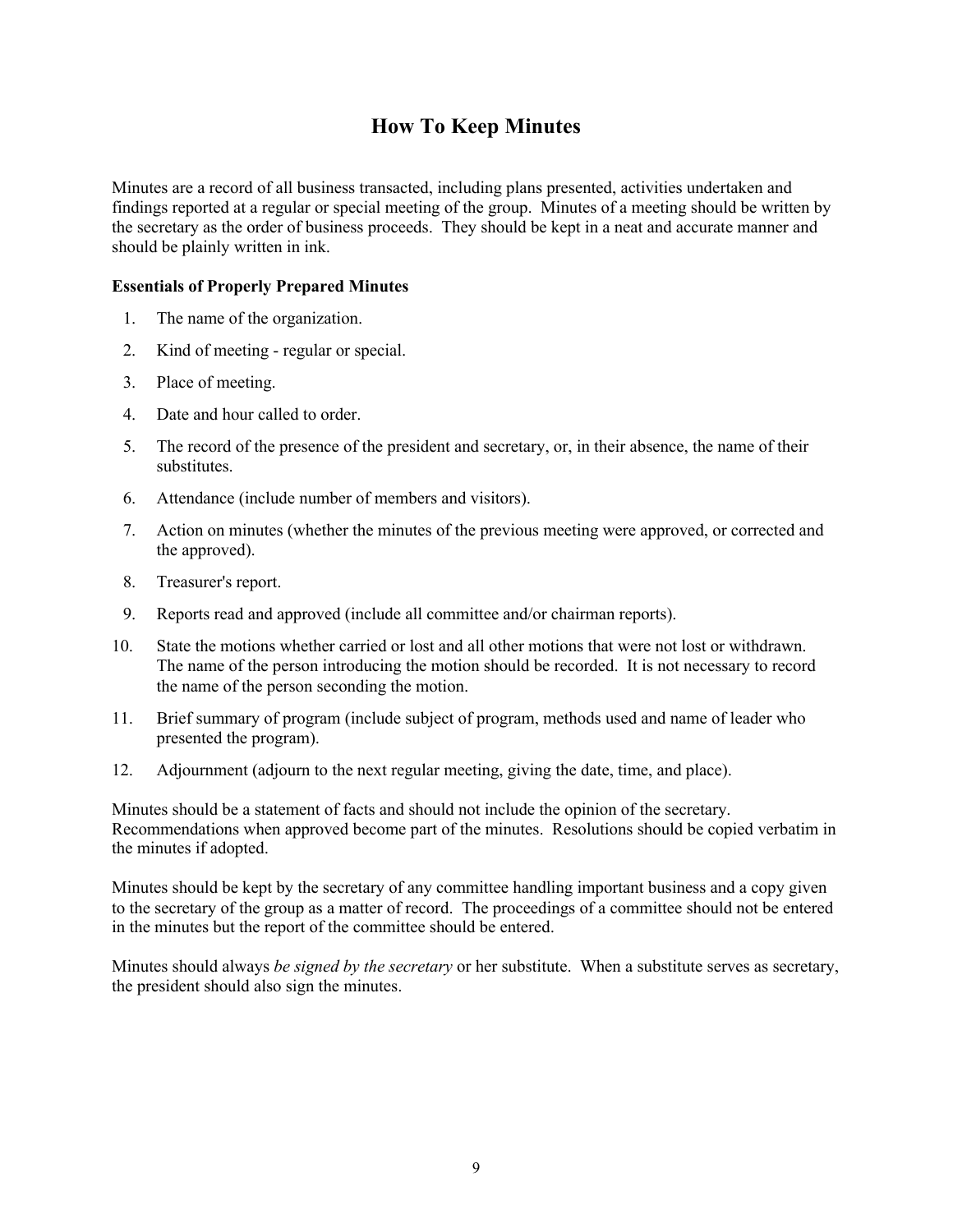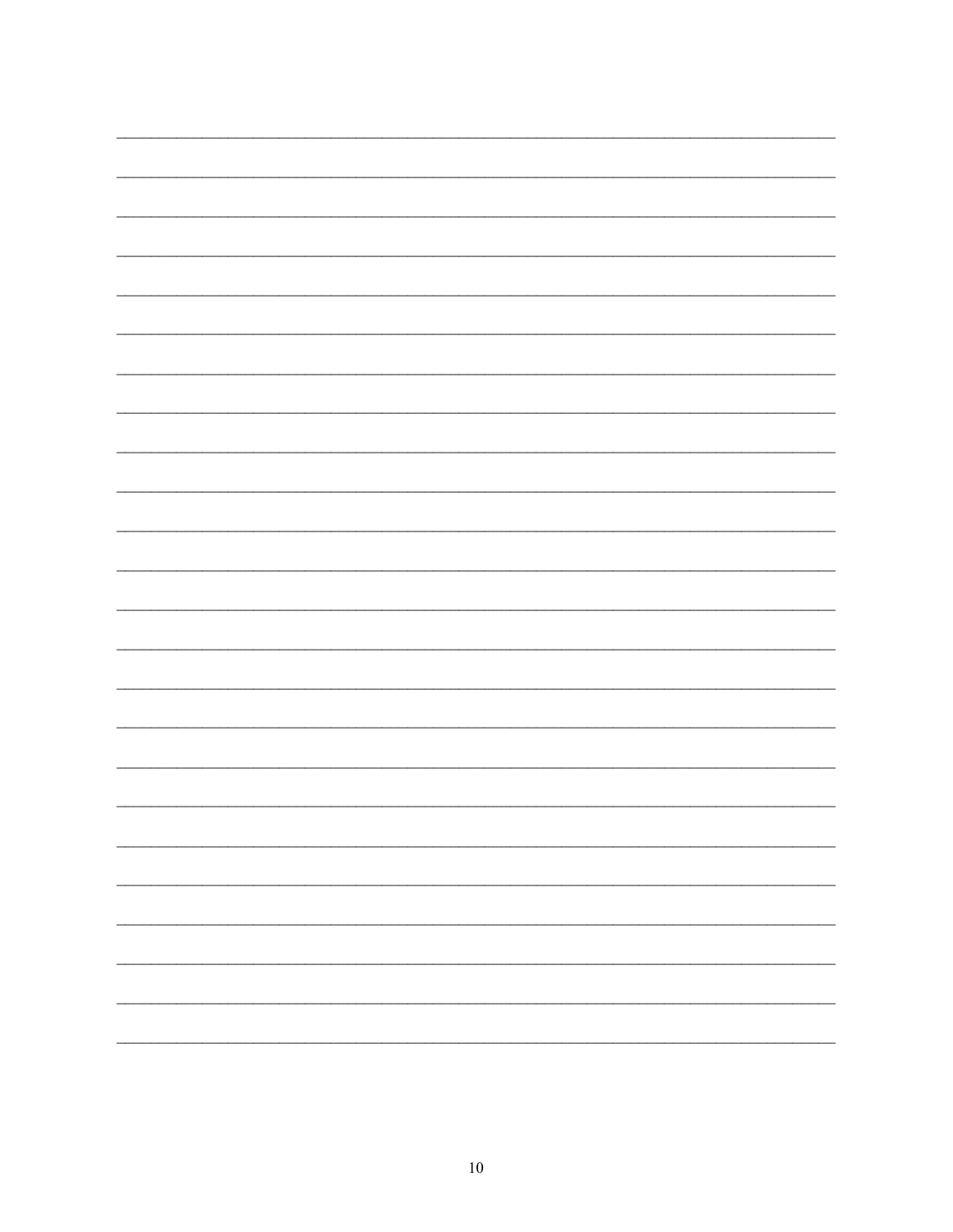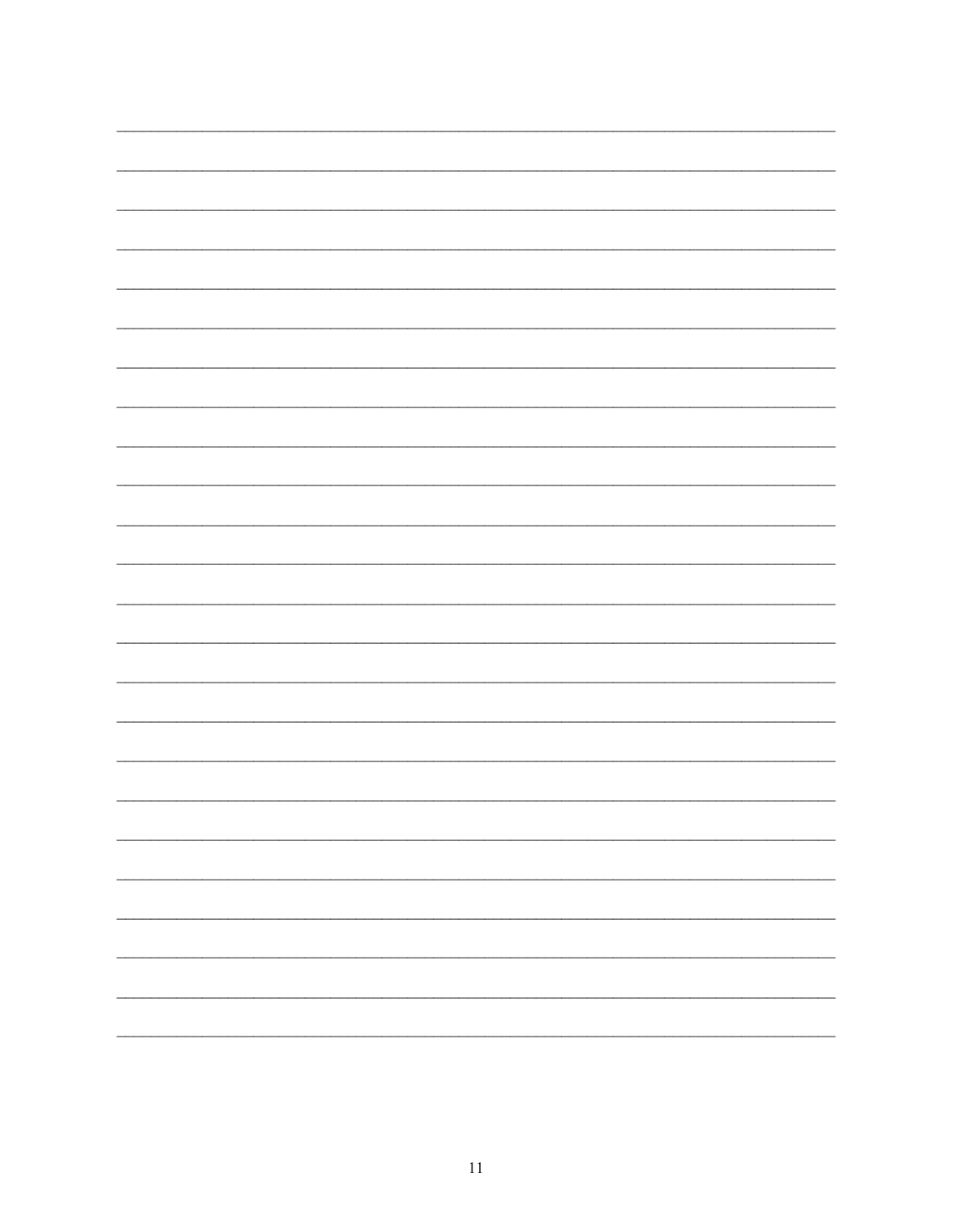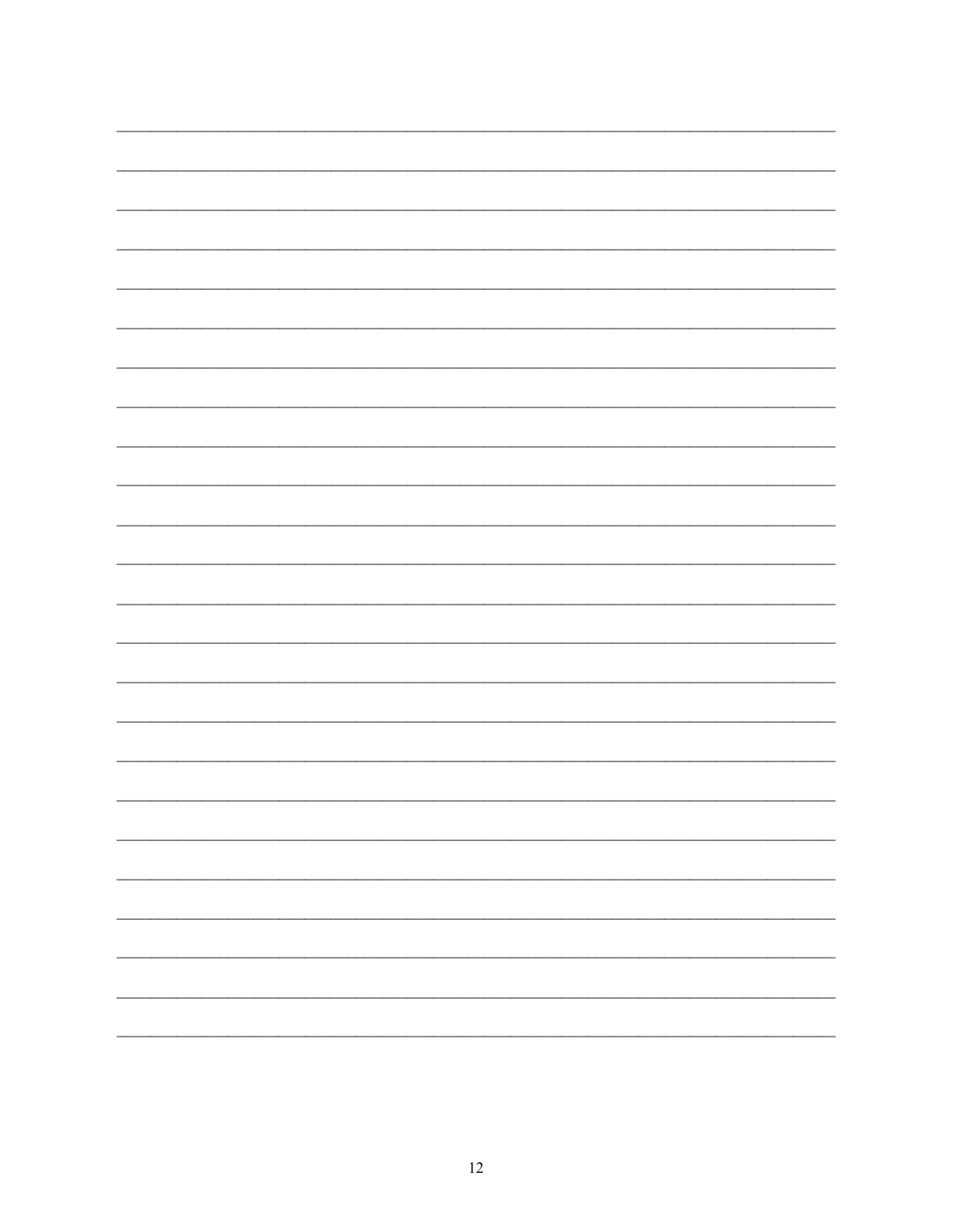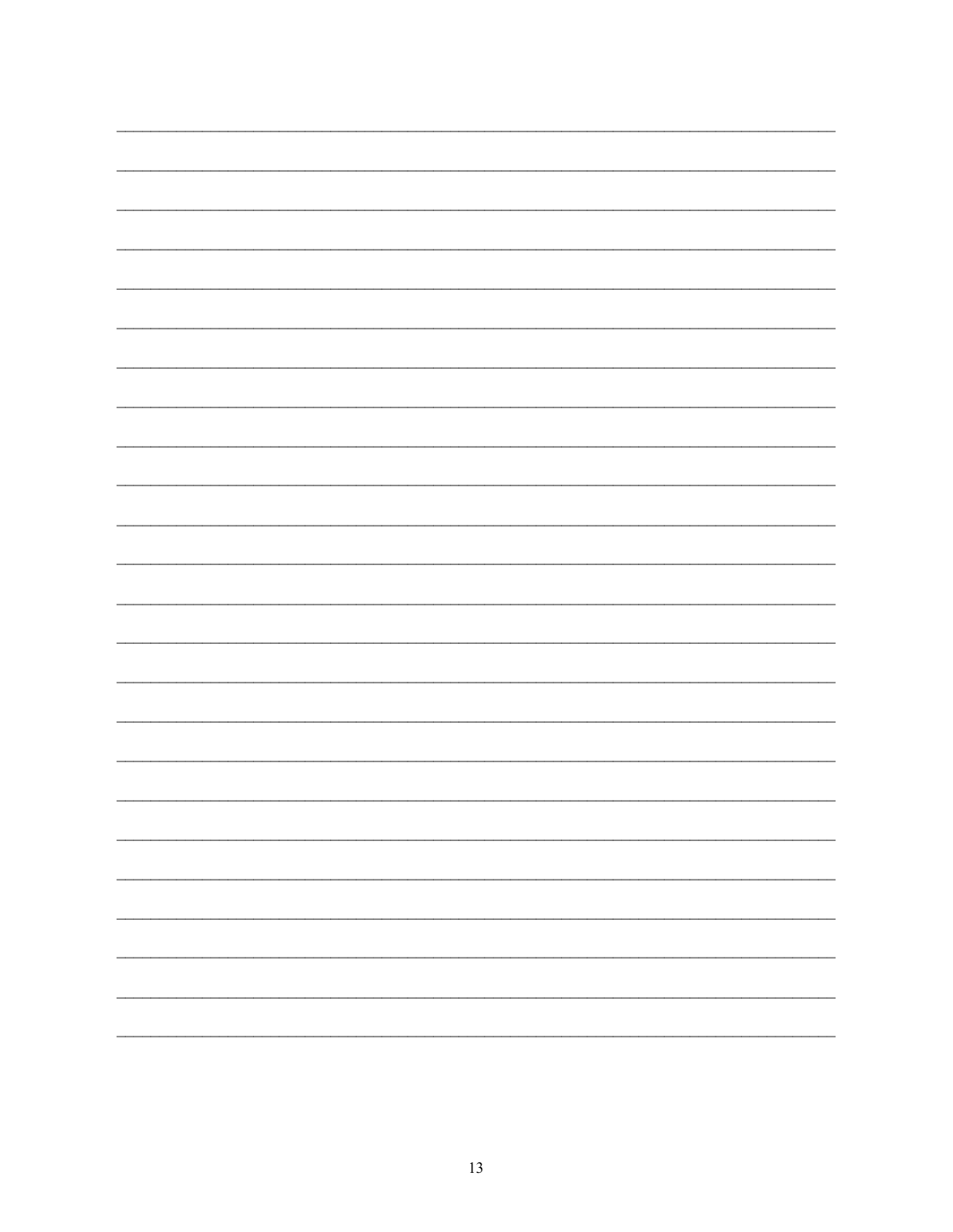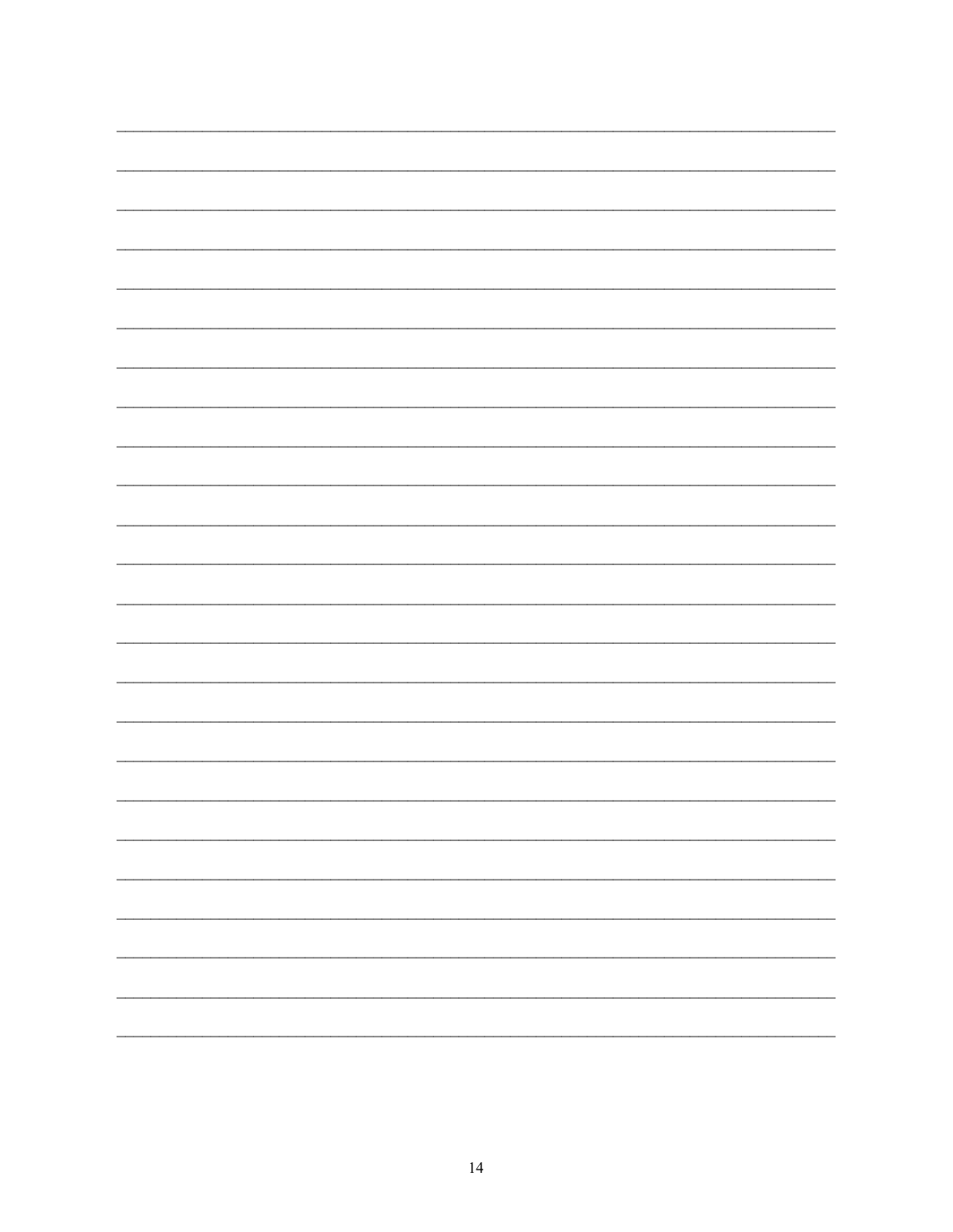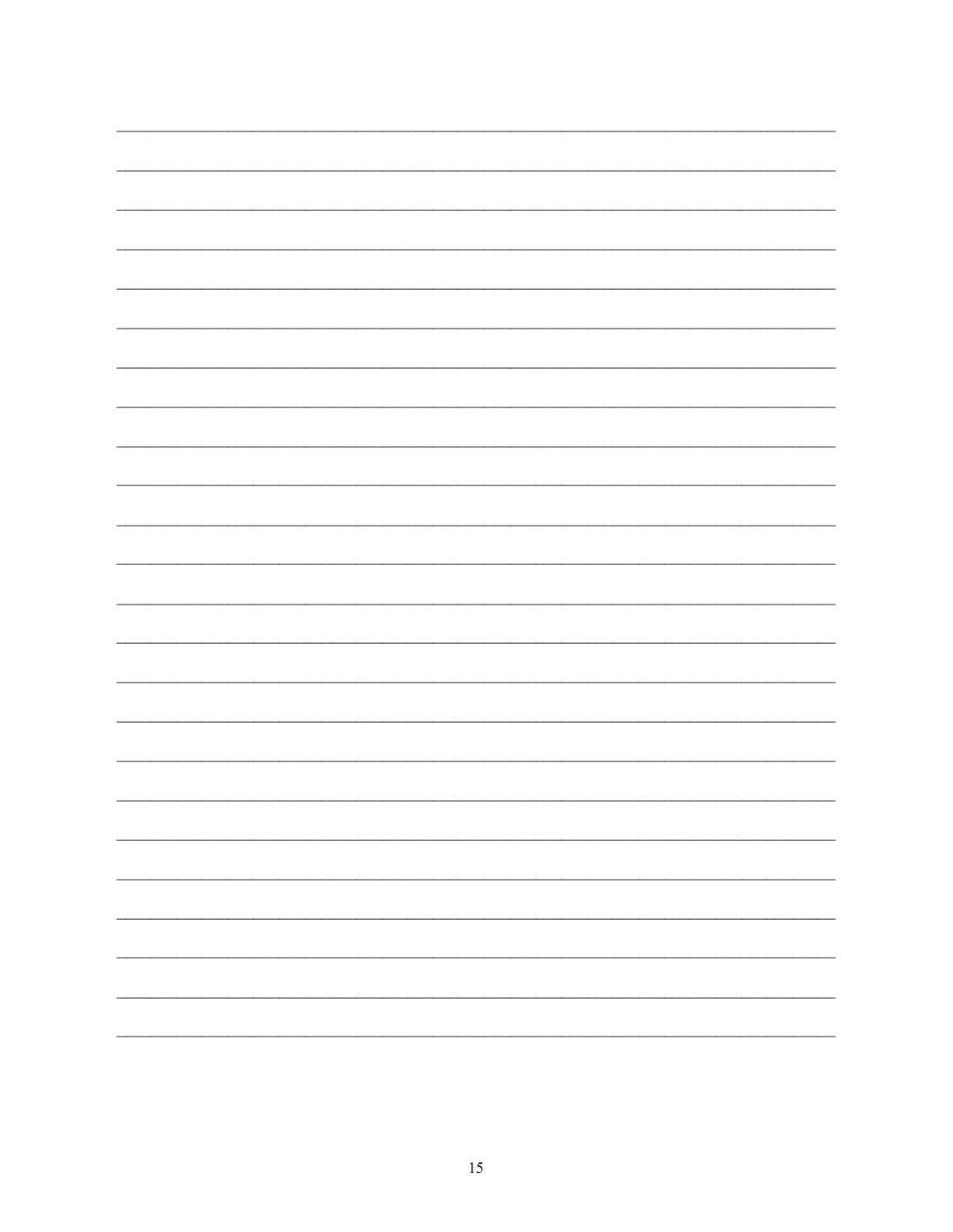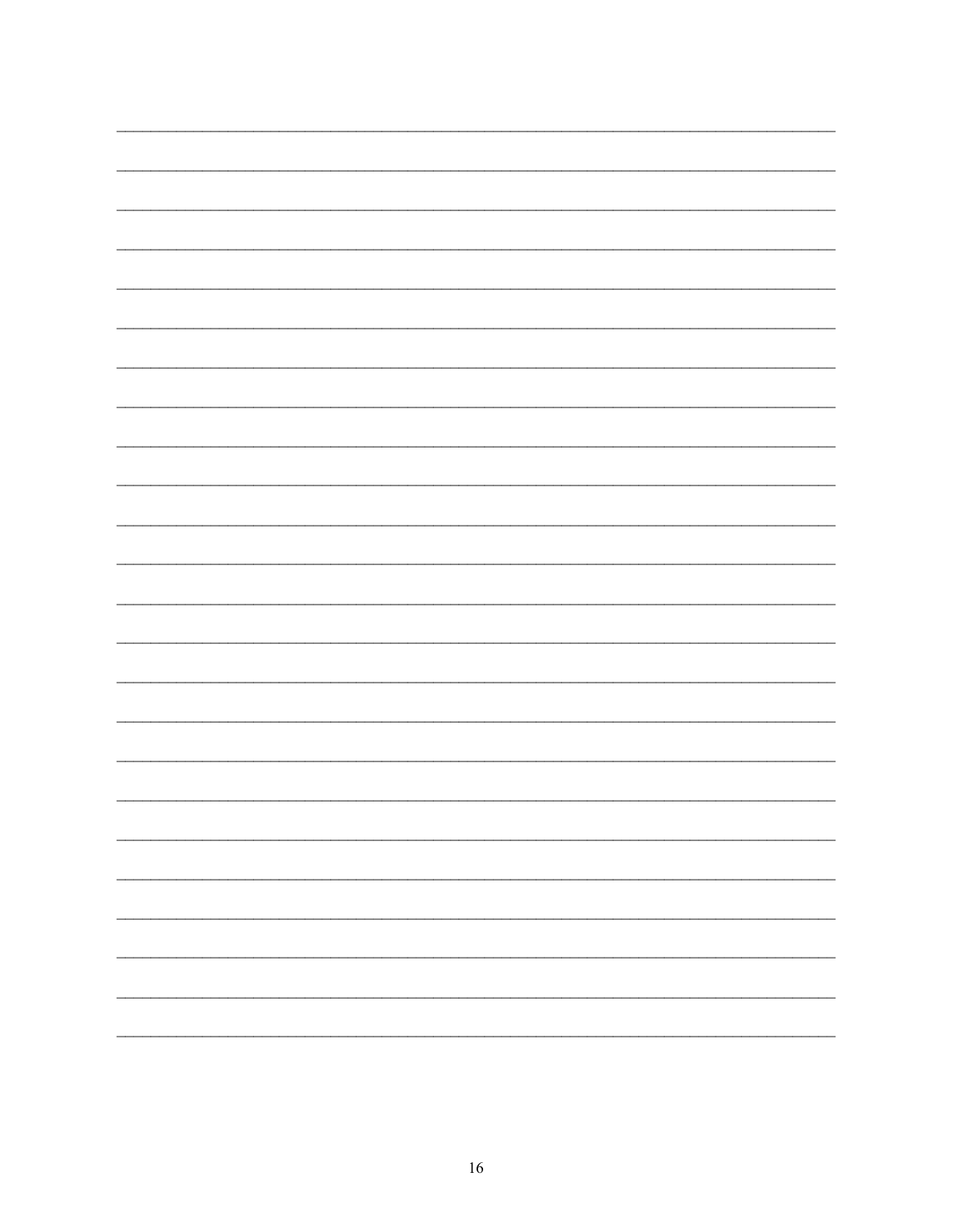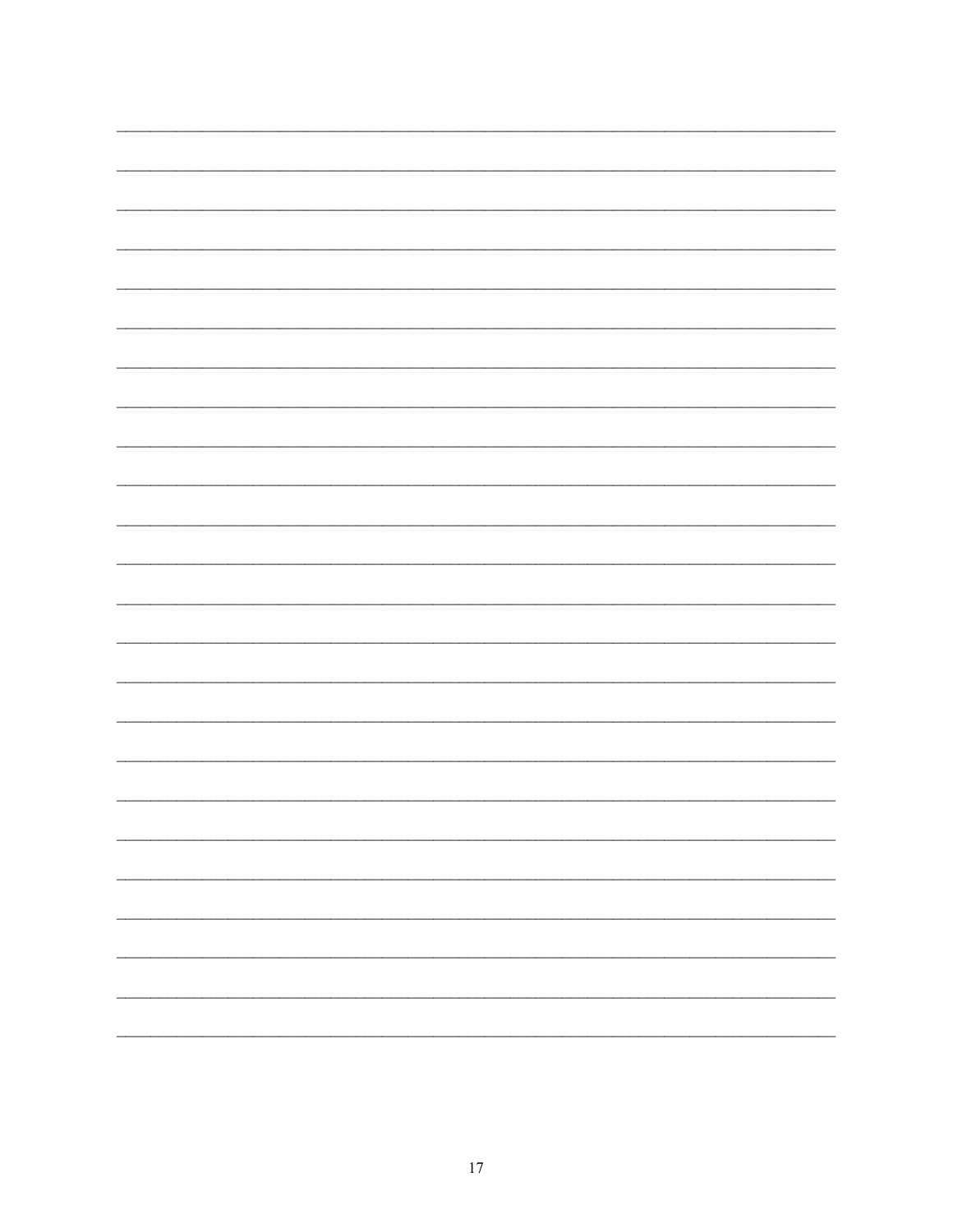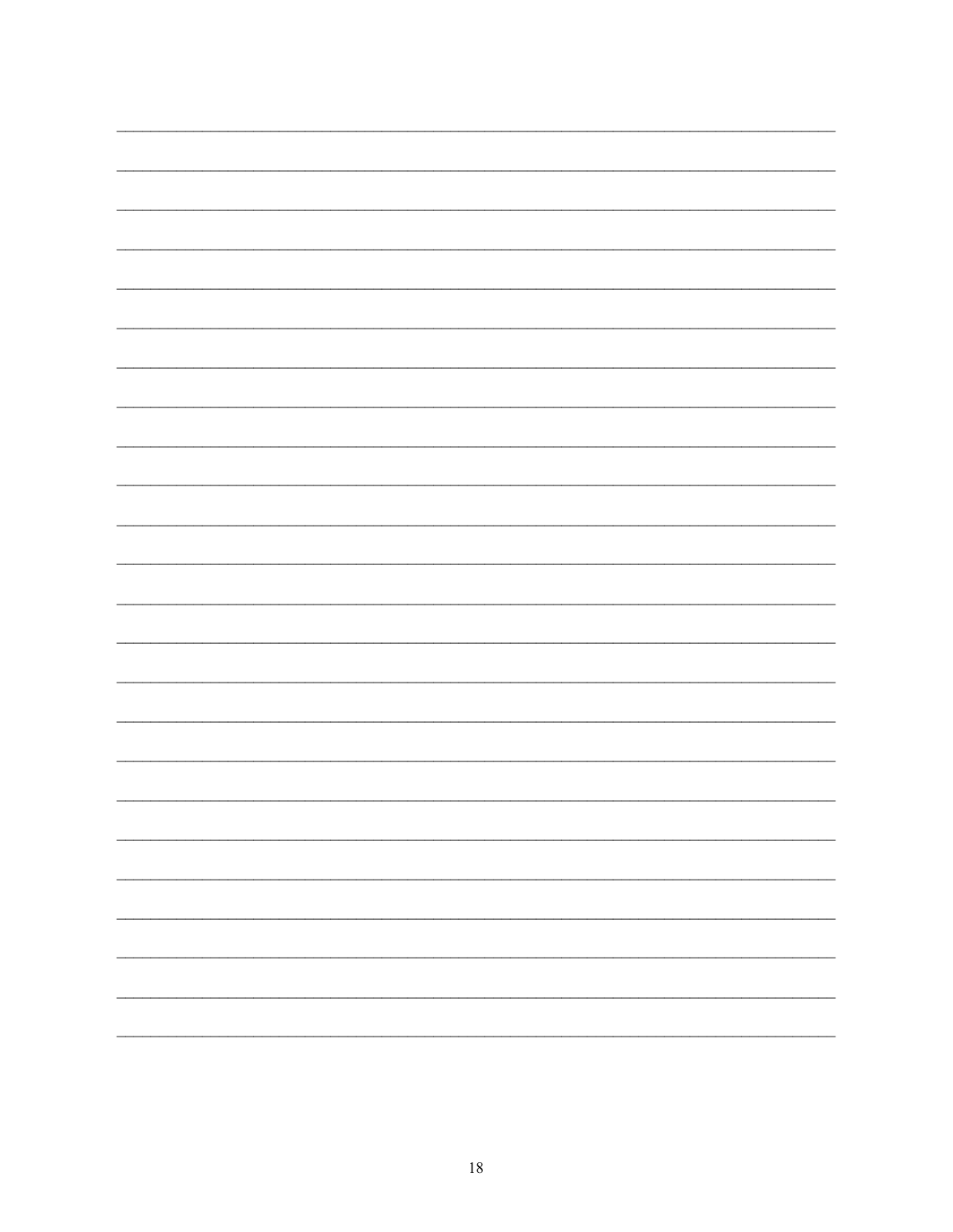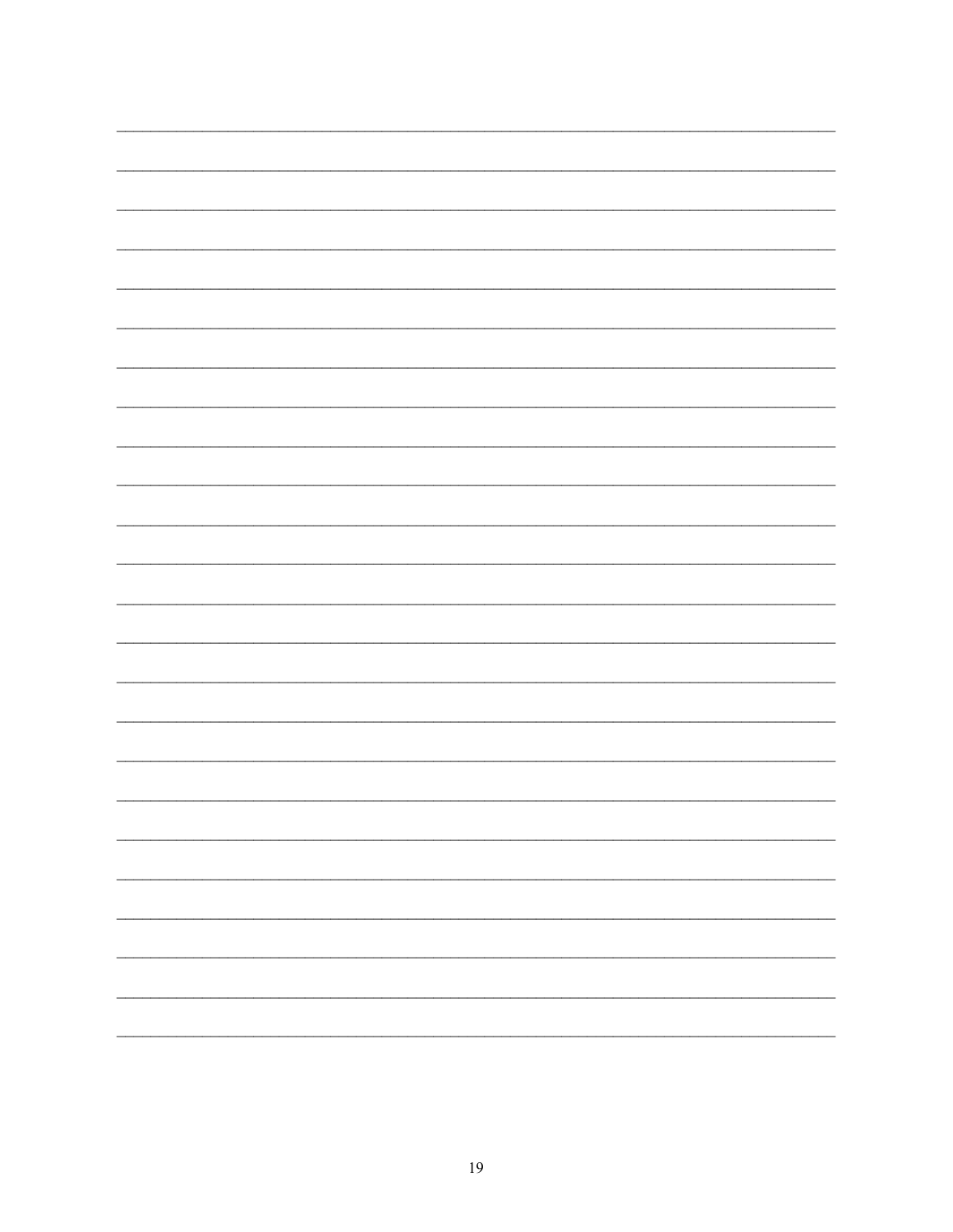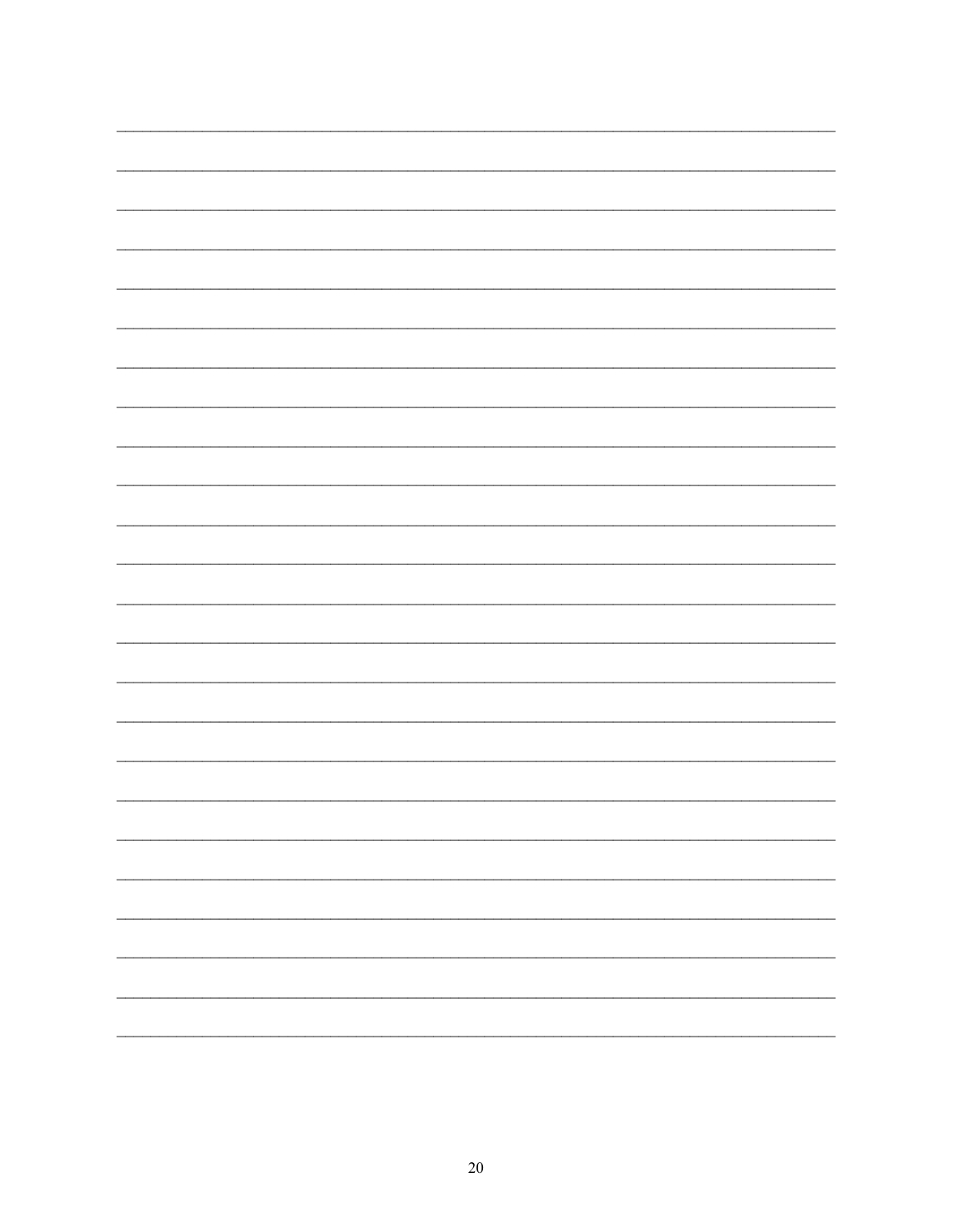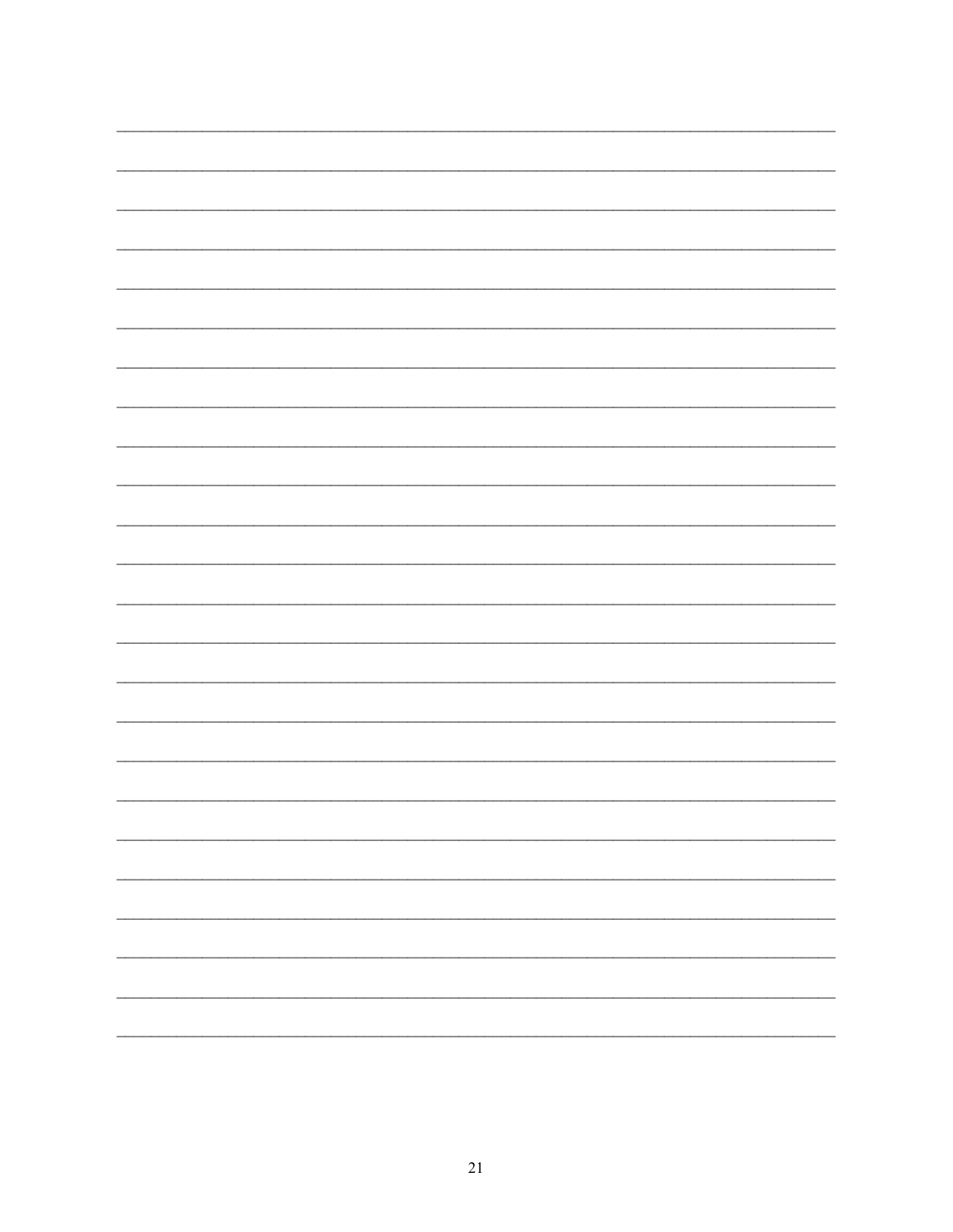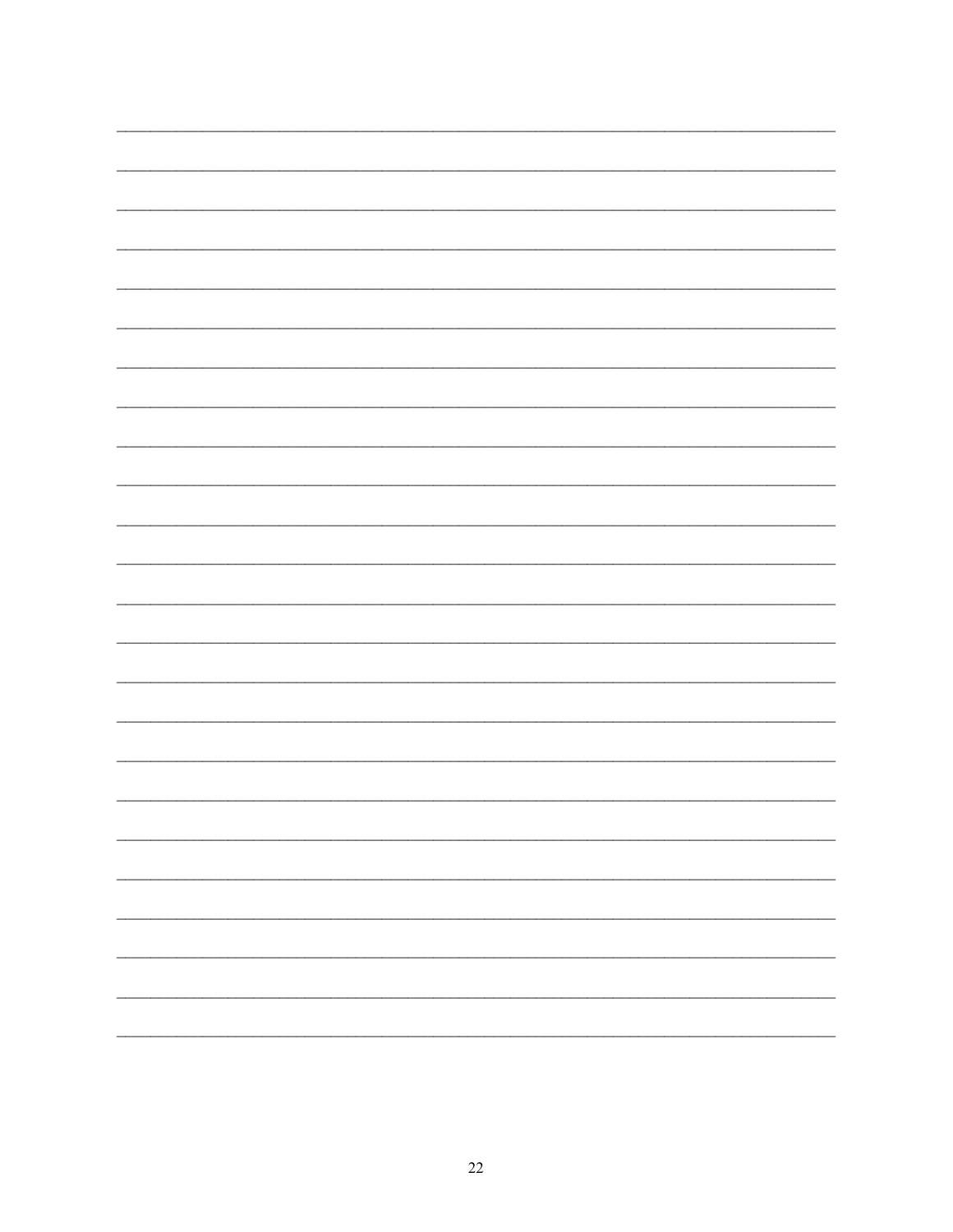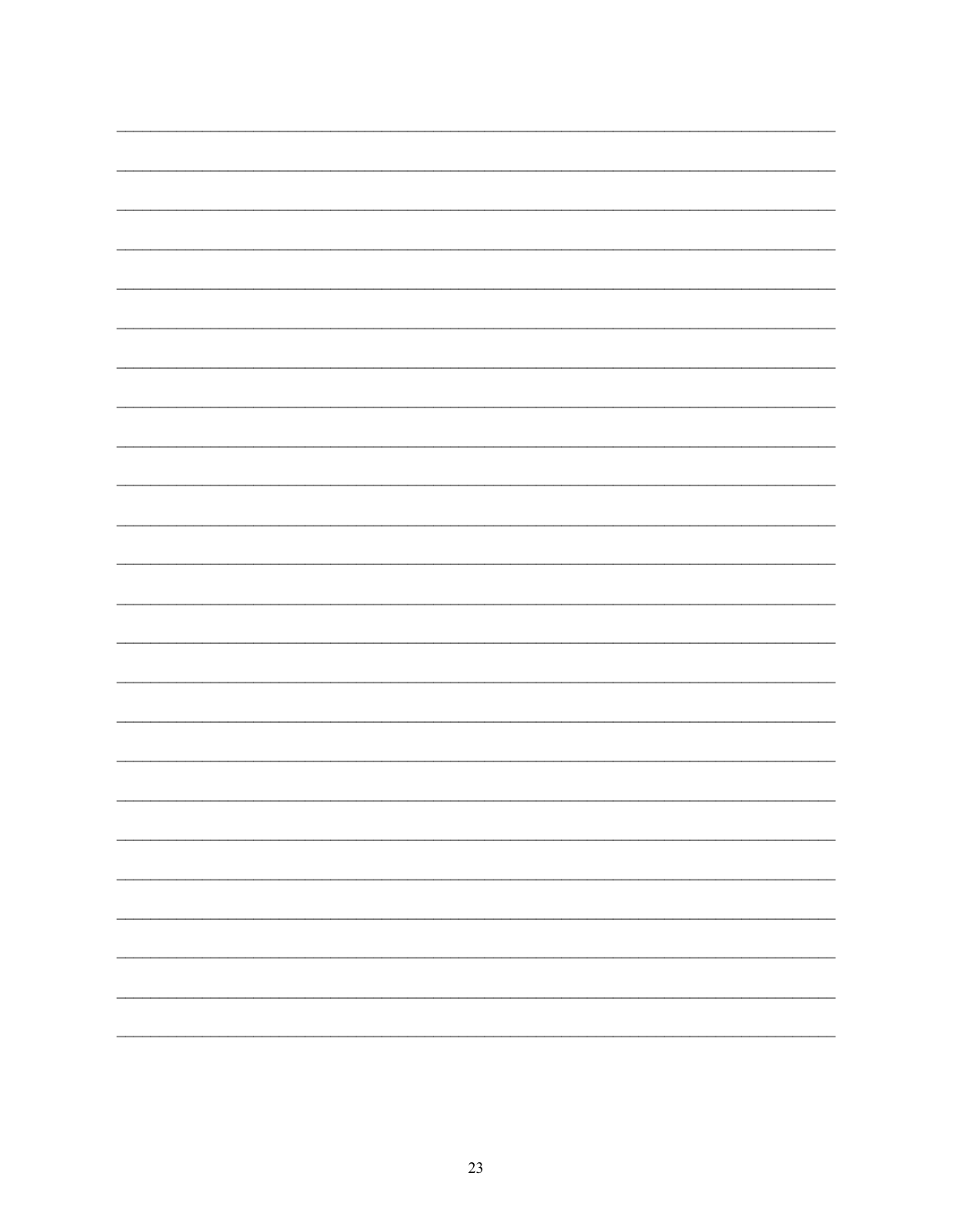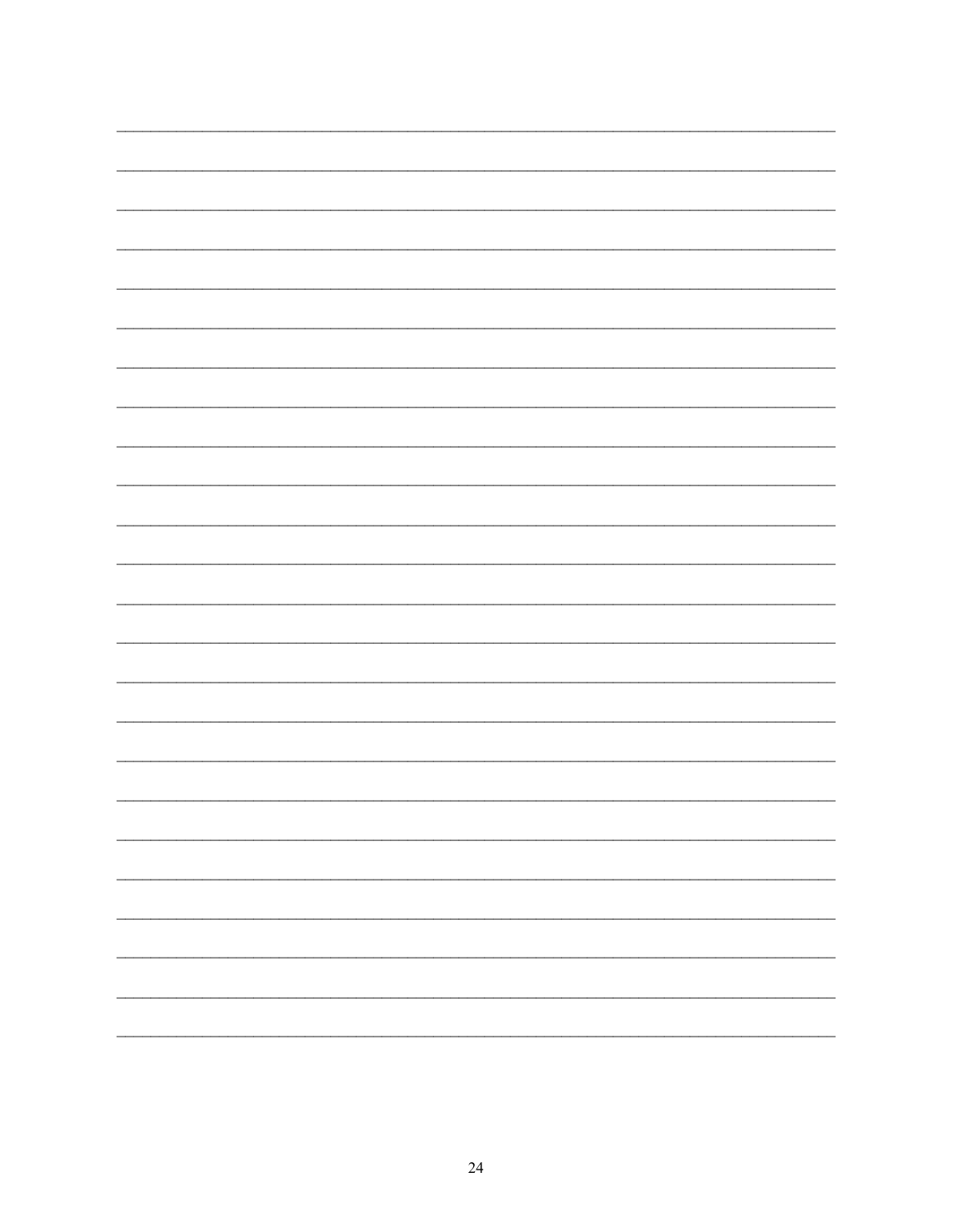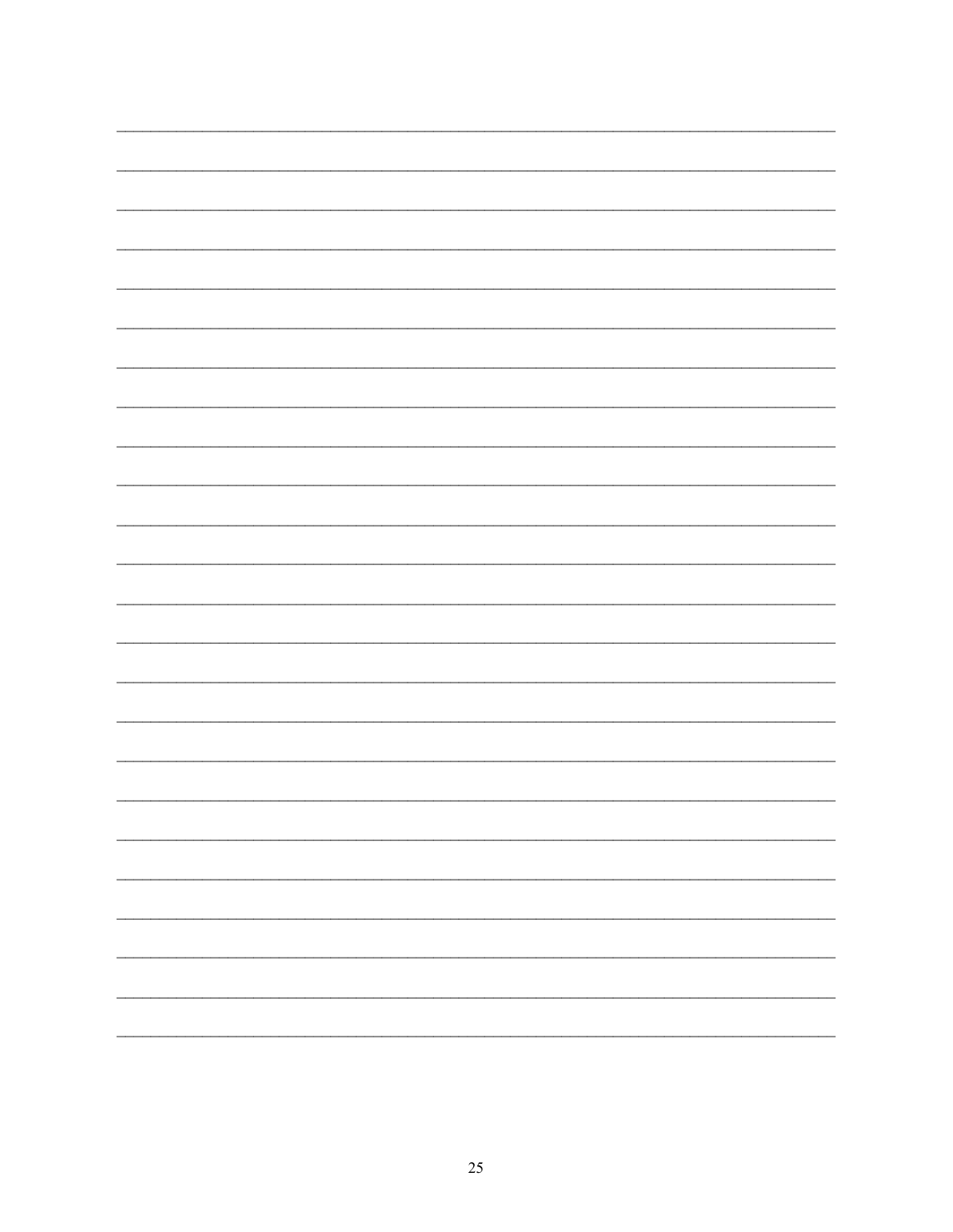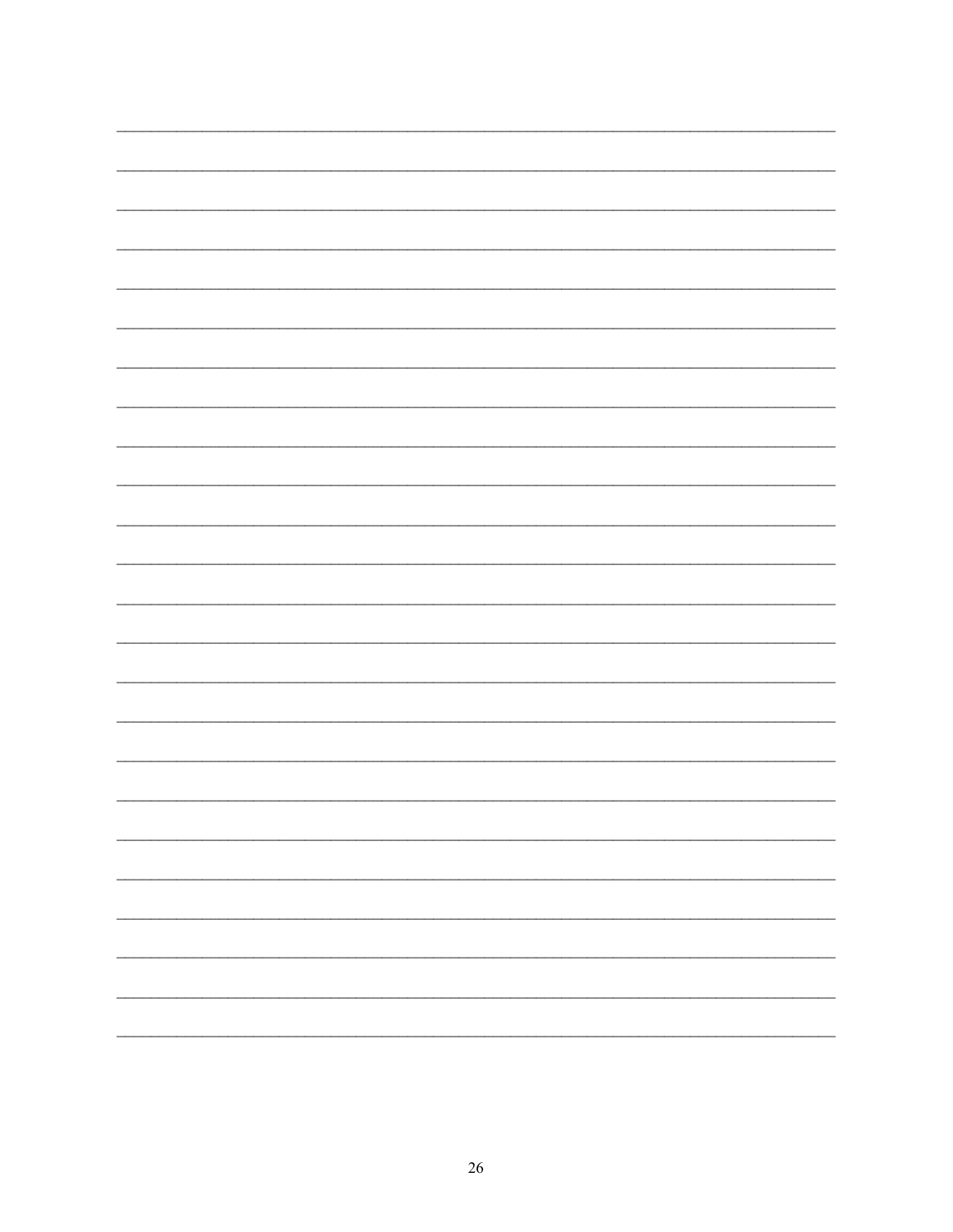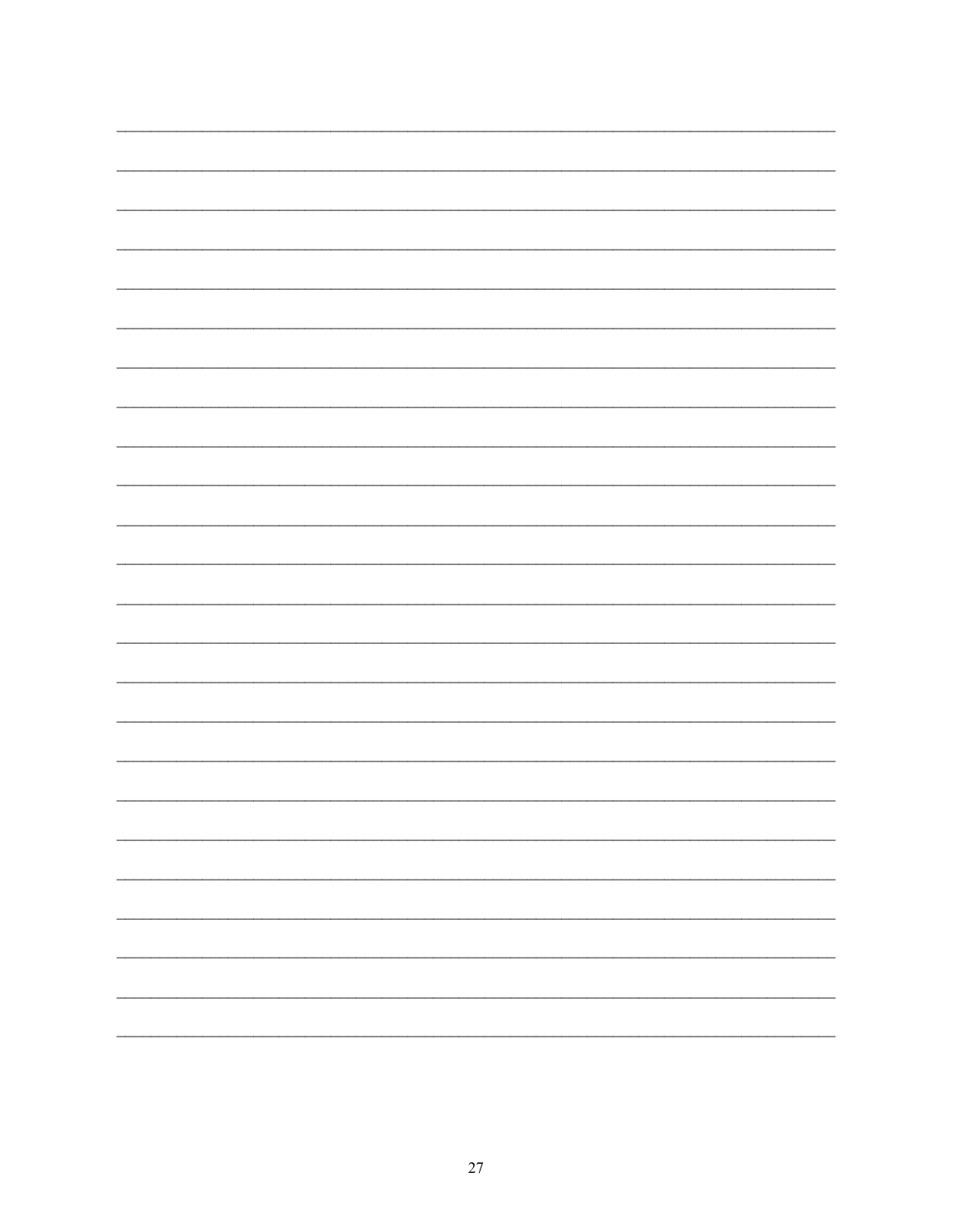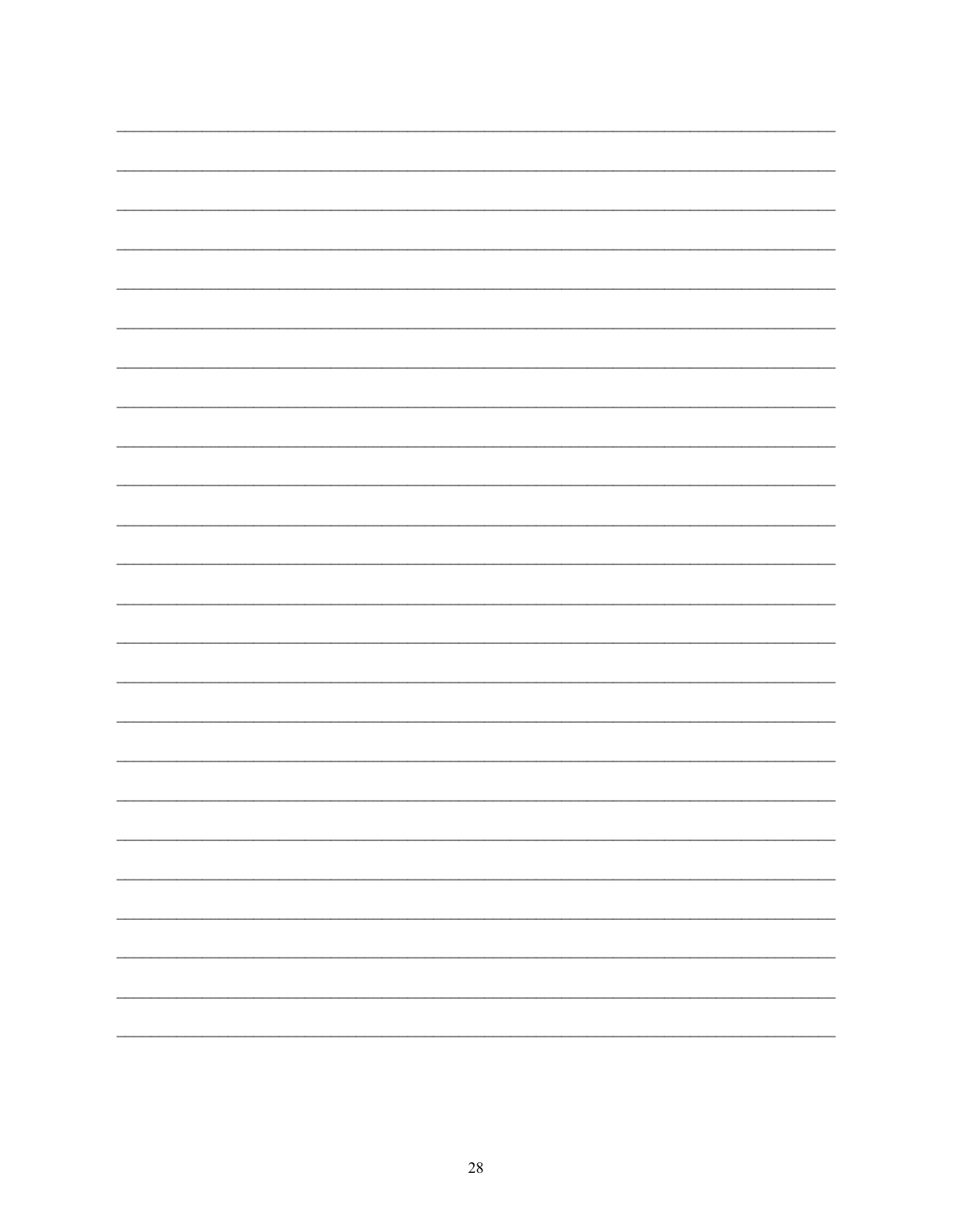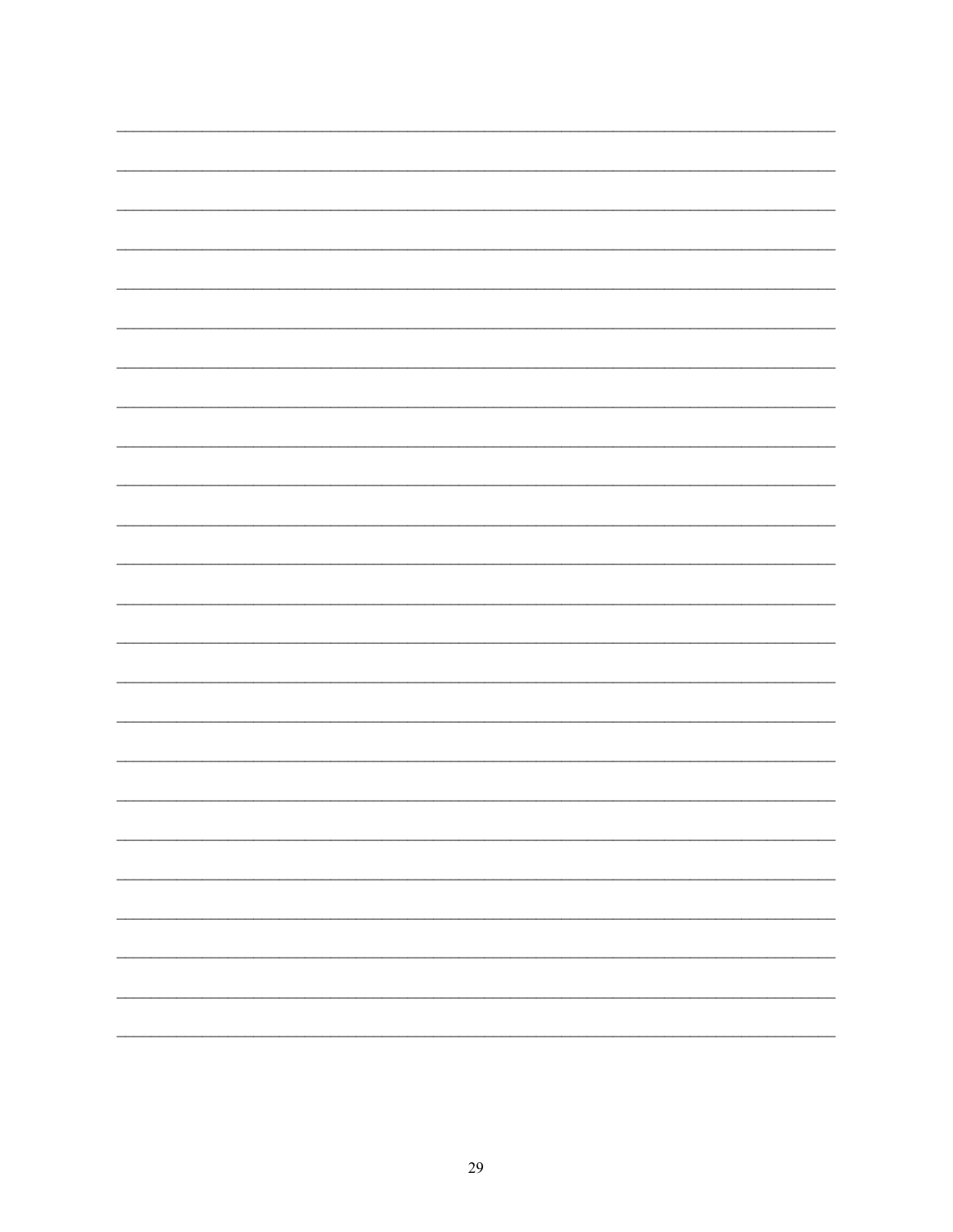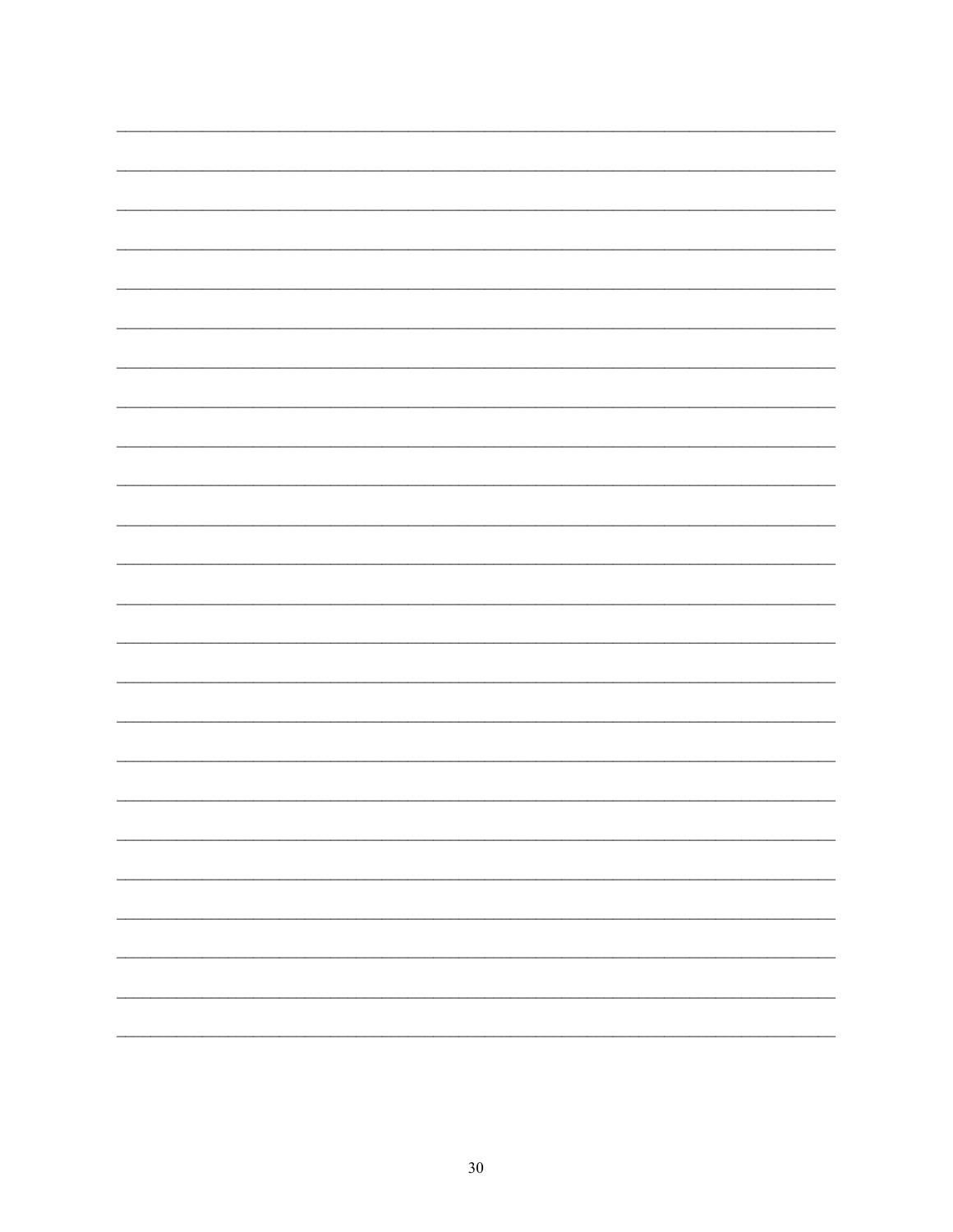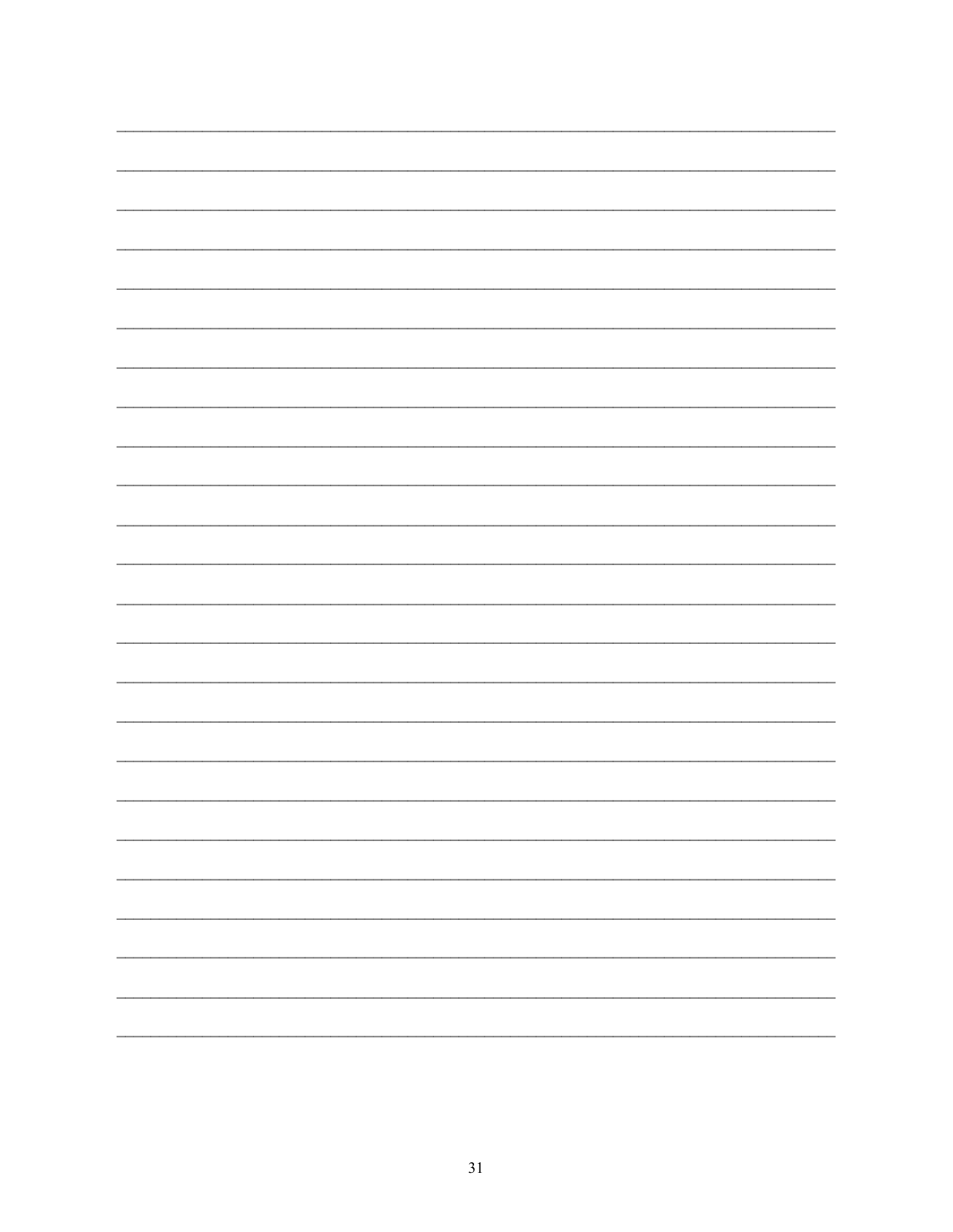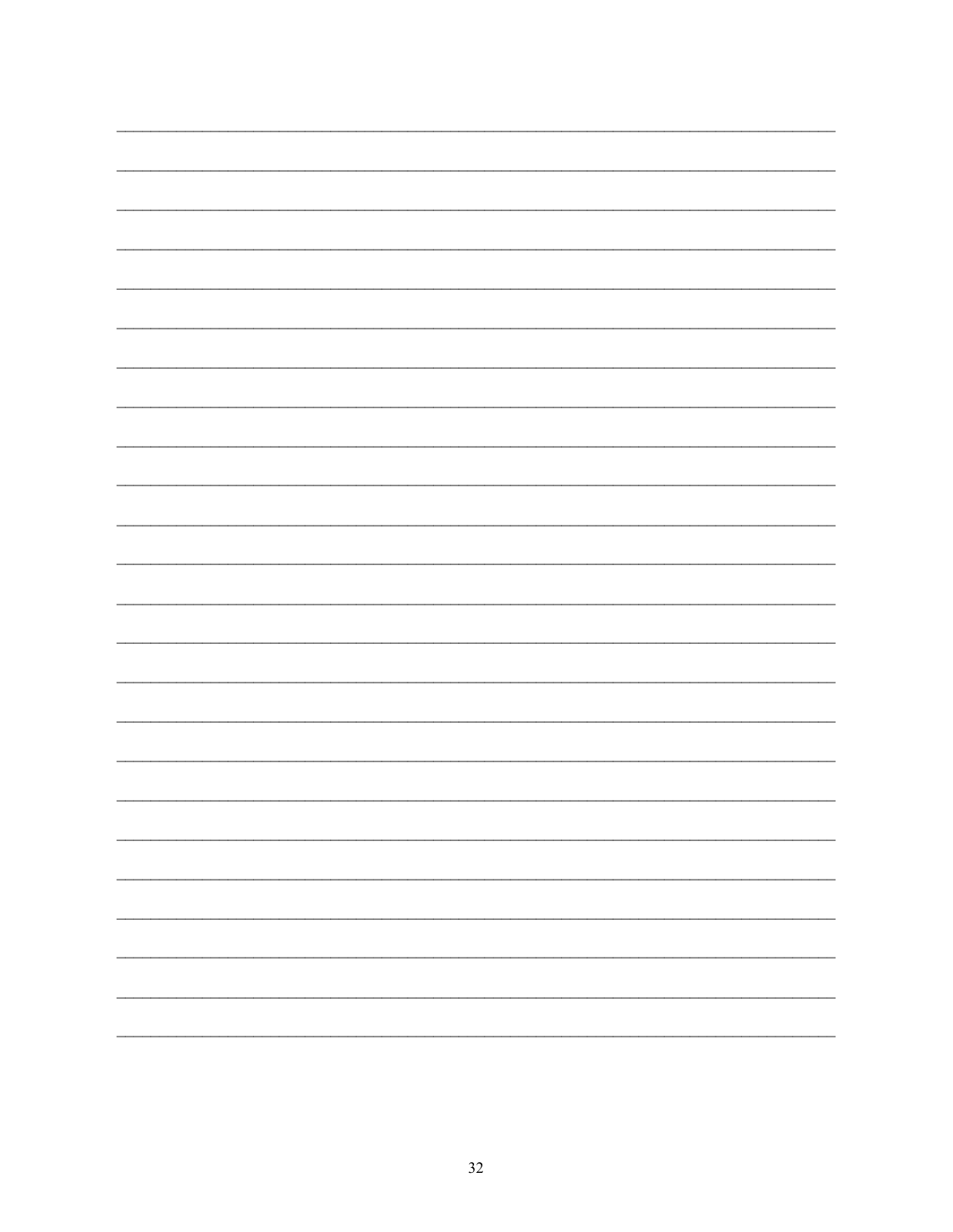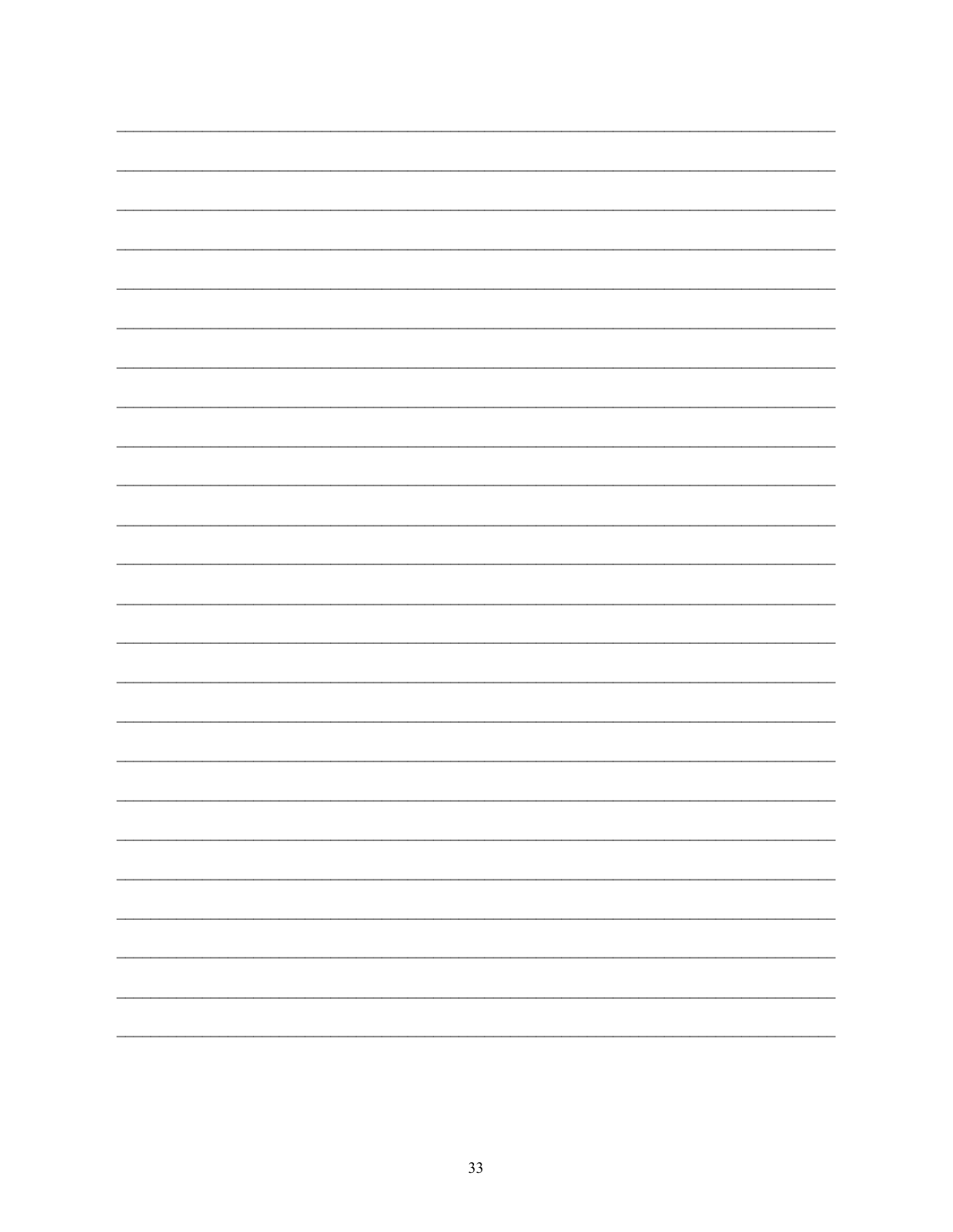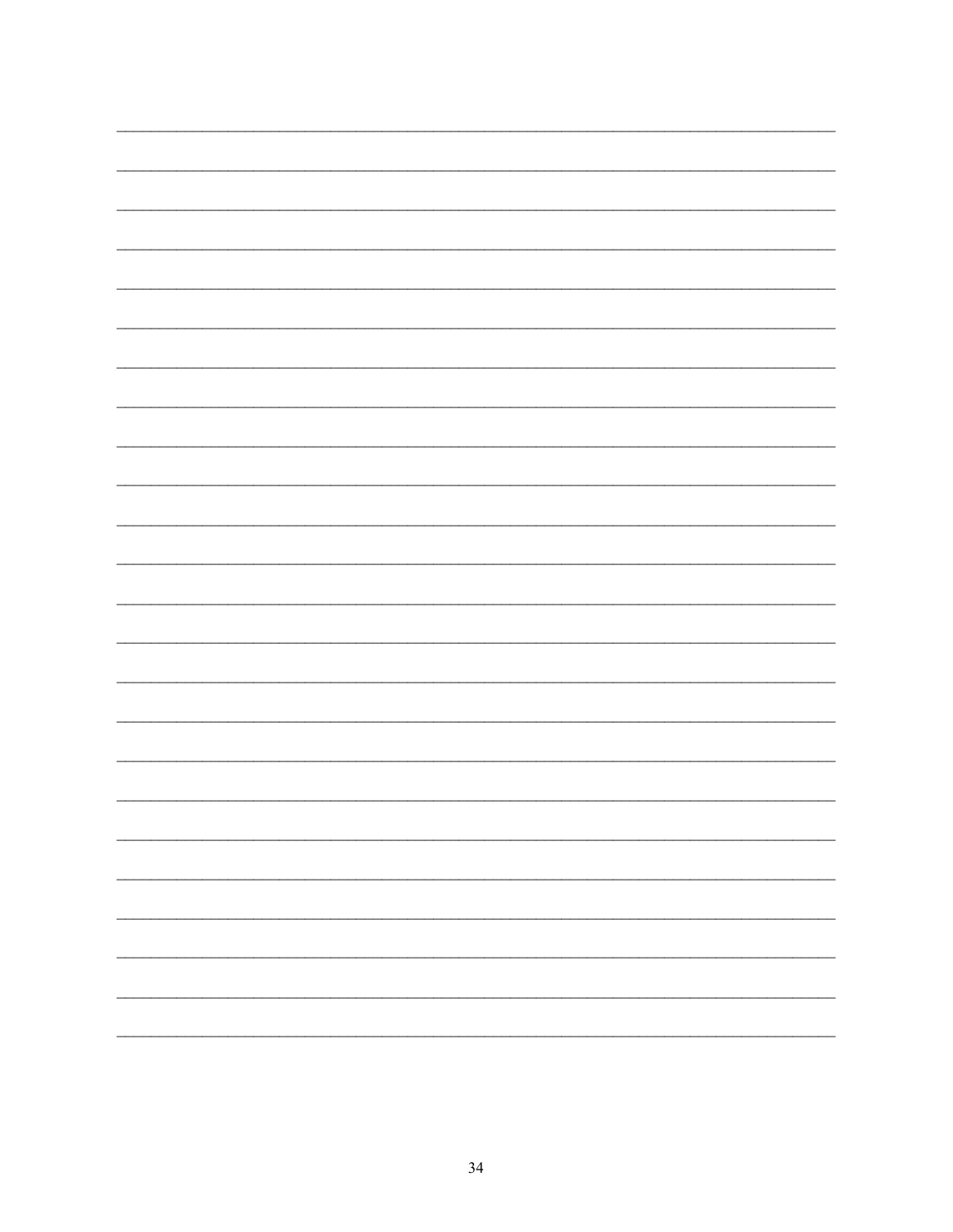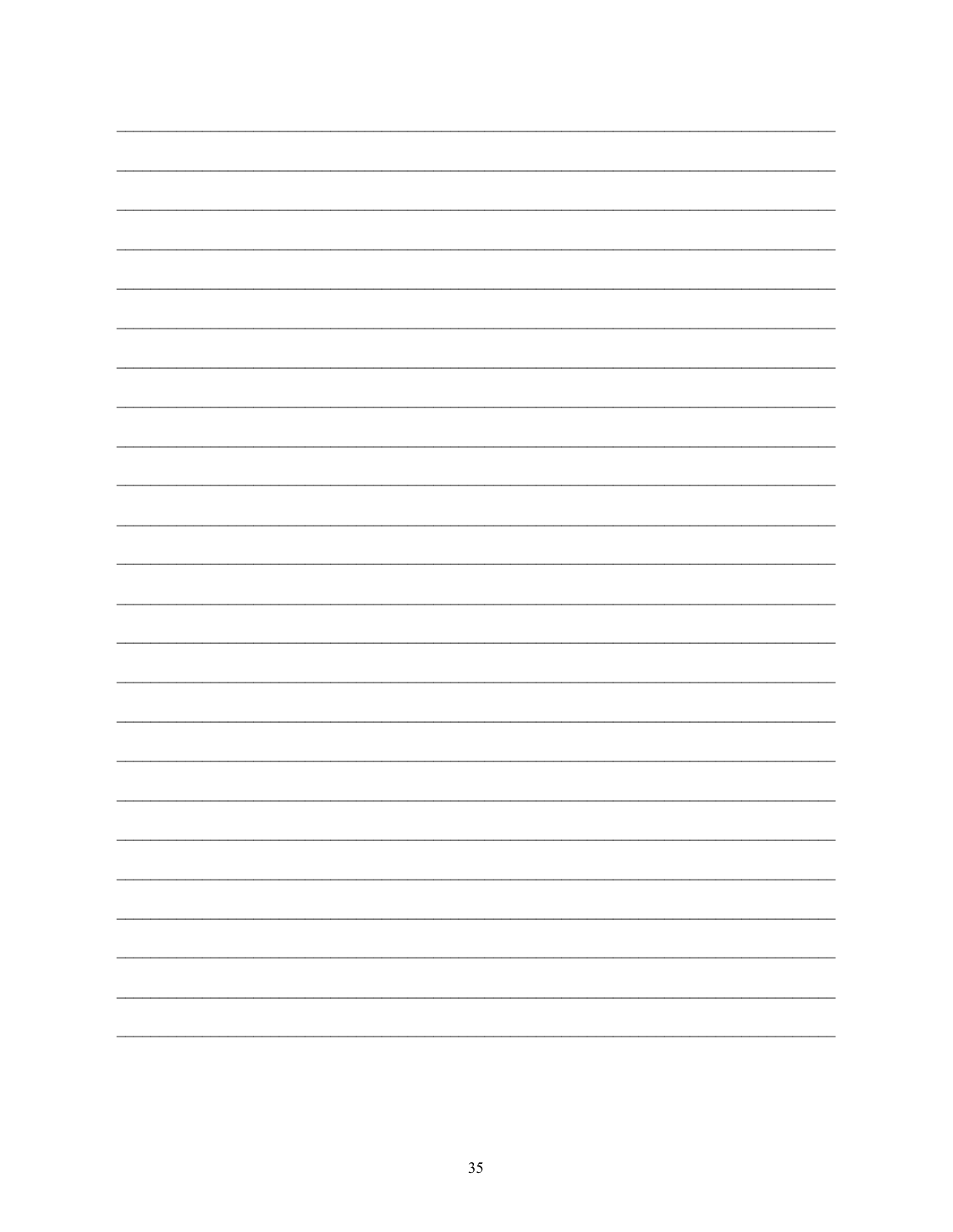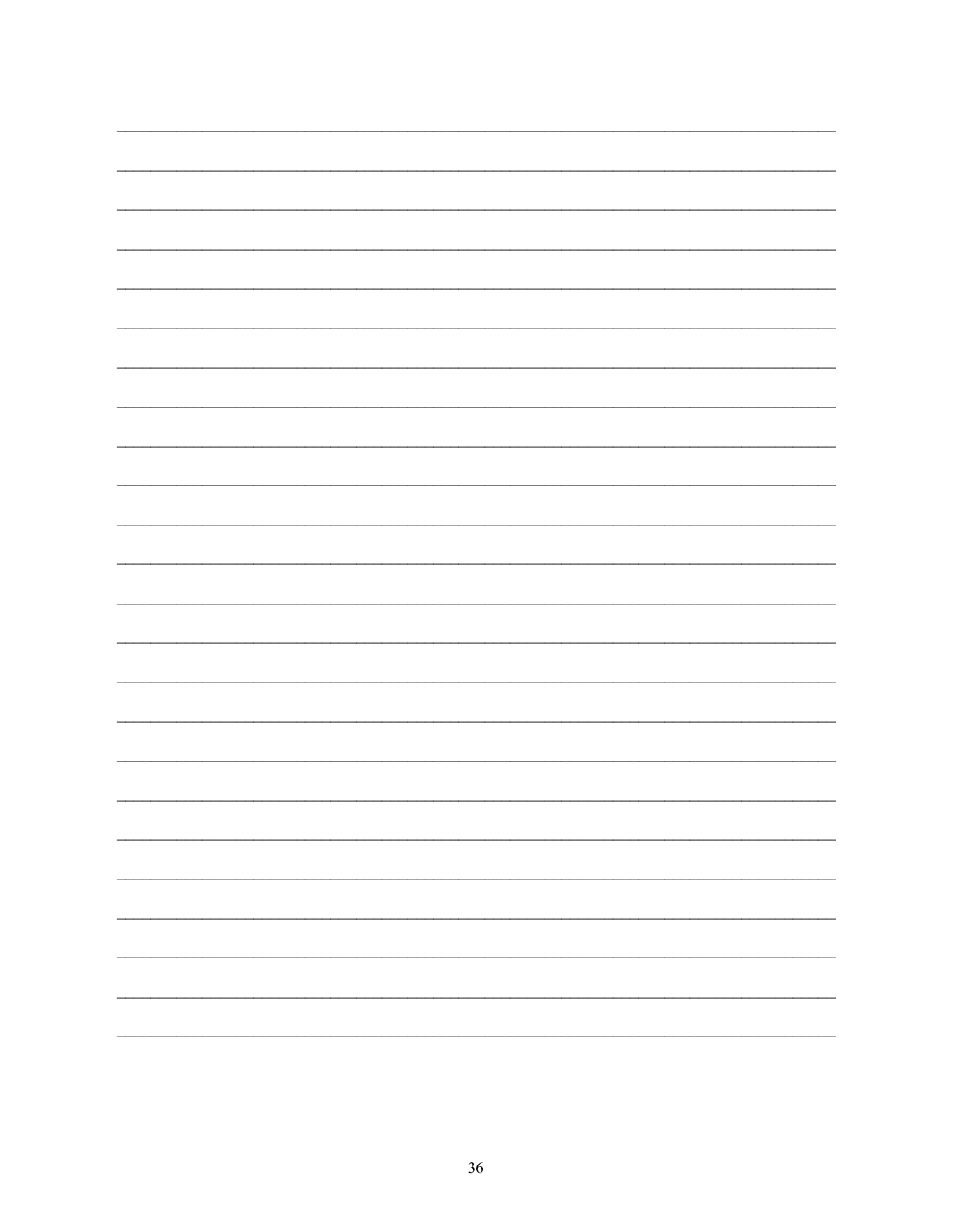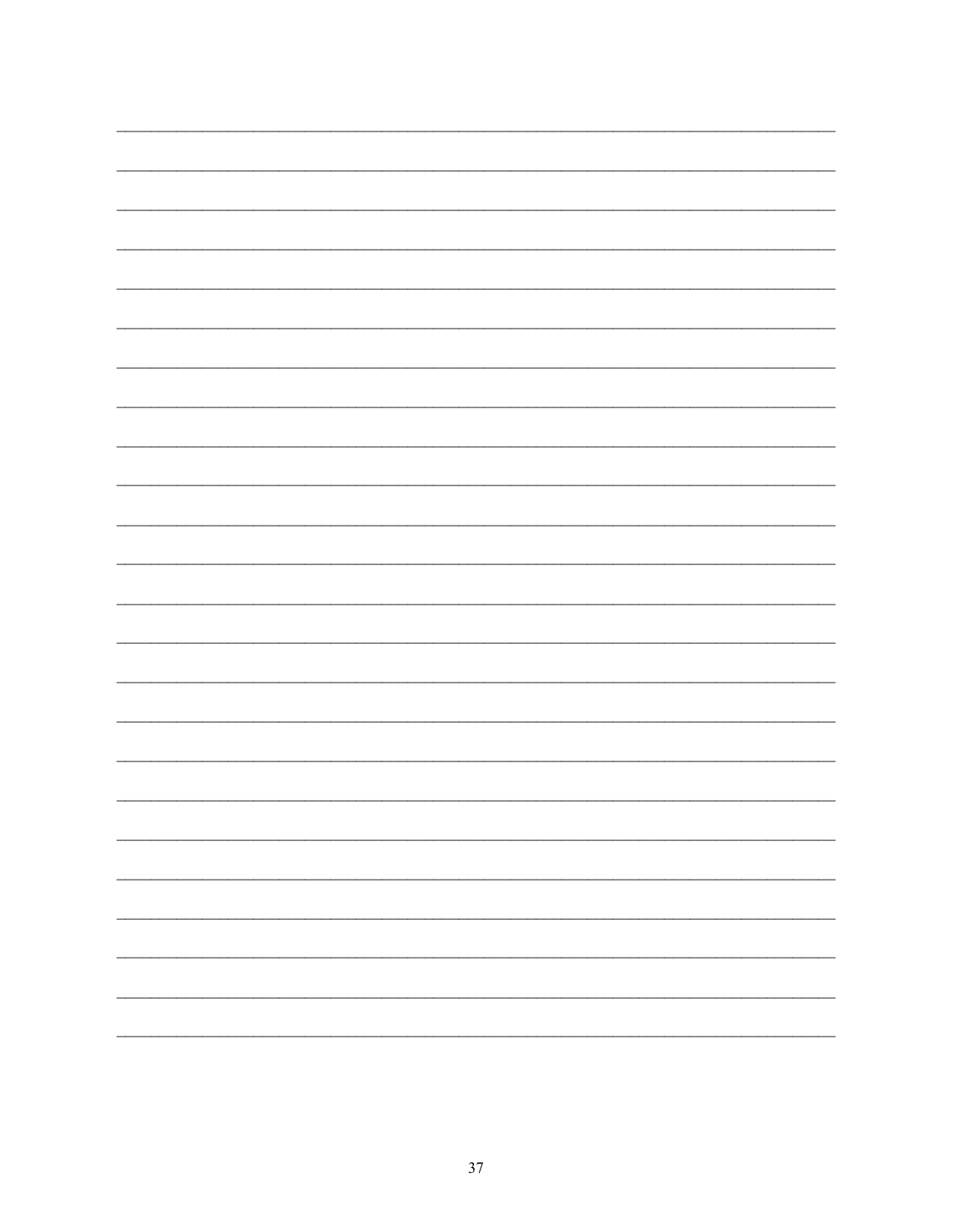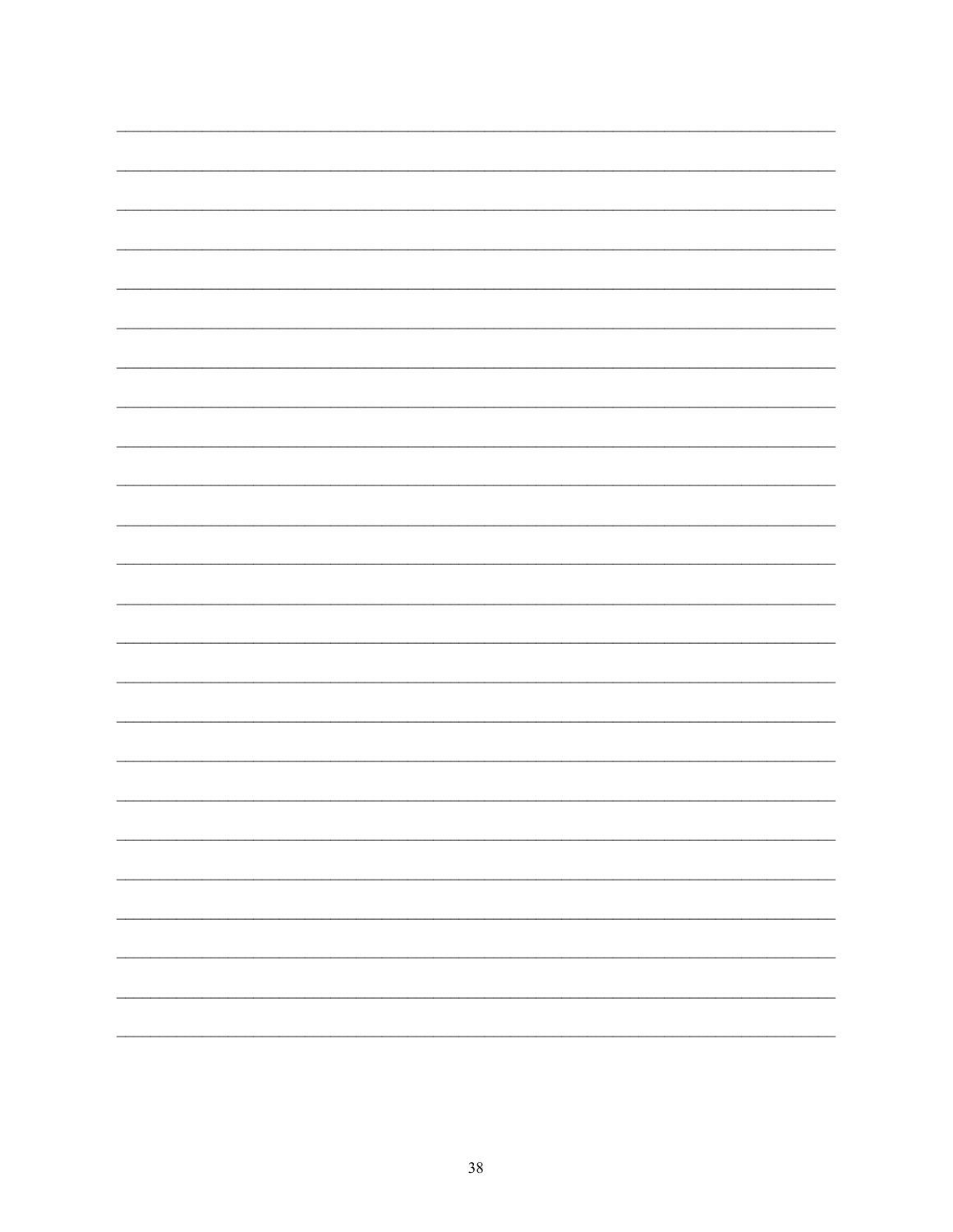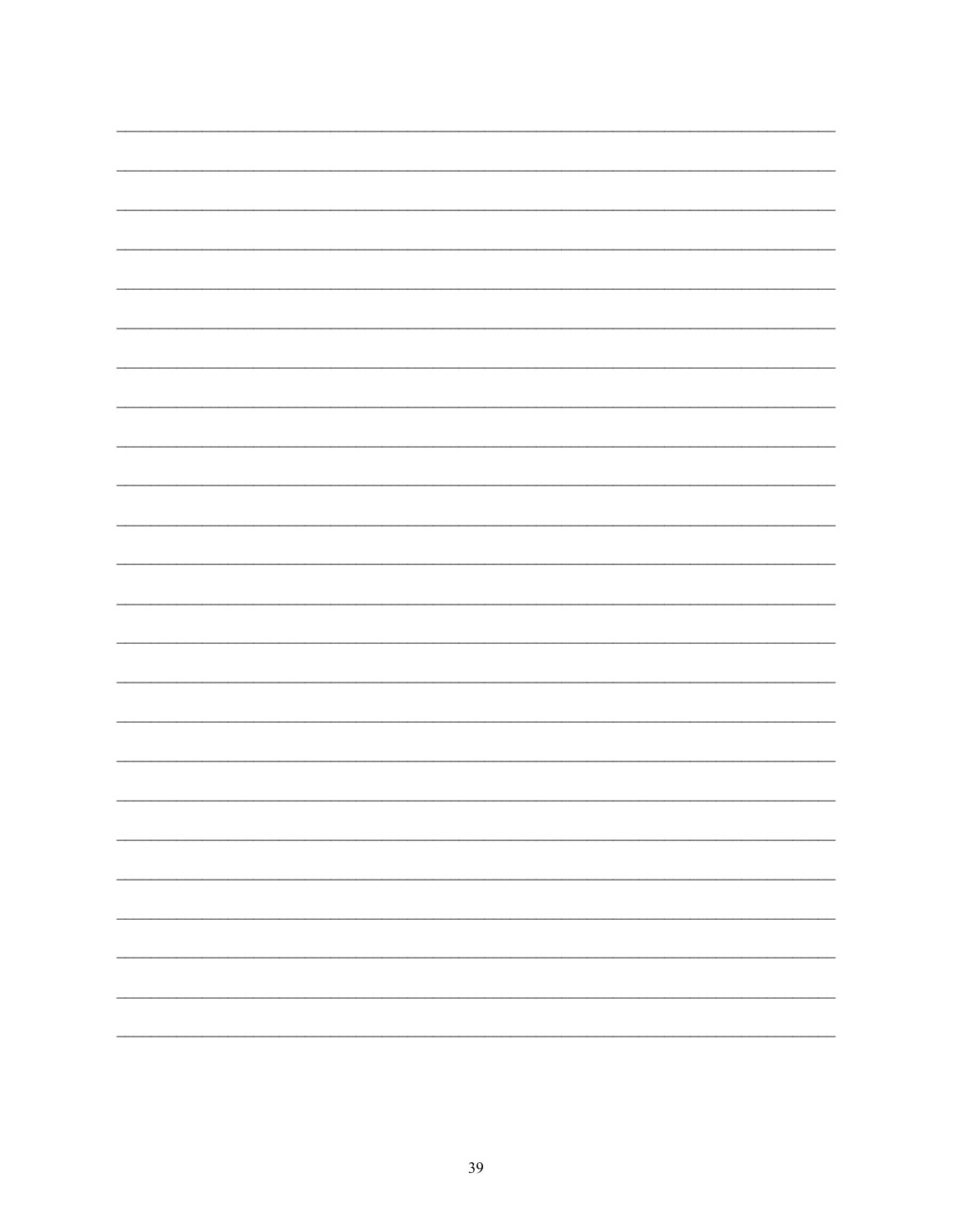## **Summary of Year's Work**

The following summary should be very carefully made out after the last meeting of the year.

| Date group was first organized                                                   |
|----------------------------------------------------------------------------------|
|                                                                                  |
| Number of educational programs given by<br>group members at local group meetings |
| Number of members attending:                                                     |
|                                                                                  |
| District meeting of OHCE                                                         |
| County Home and Community Education meetings                                     |

## **Extending The Oklahoma Home and Community Education Program**

| Has a goal been established for increase in membership?                     |  |  |
|-----------------------------------------------------------------------------|--|--|
| Number of new members added                                                 |  |  |
| Has your group encouraged or assisted with the organization of a new group? |  |  |
| Number of members reporting helping non-members __________                  |  |  |
| $\frac{1}{2}$ How                                                           |  |  |
|                                                                             |  |  |
| Number of news articles or stories written by reporter and submitted        |  |  |
| Did group participate in Oklahoma Home and Community Education Week? Yes No |  |  |
|                                                                             |  |  |
|                                                                             |  |  |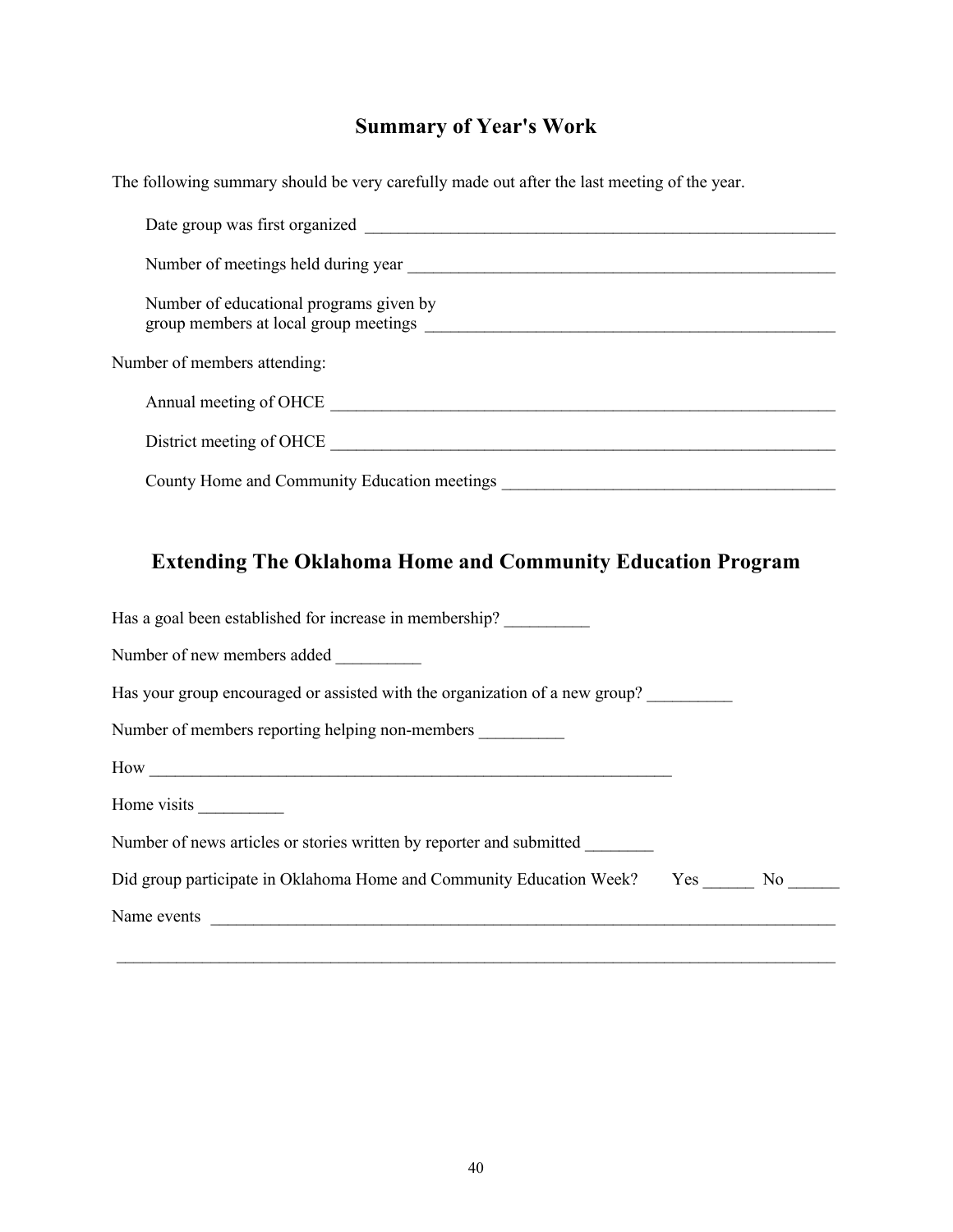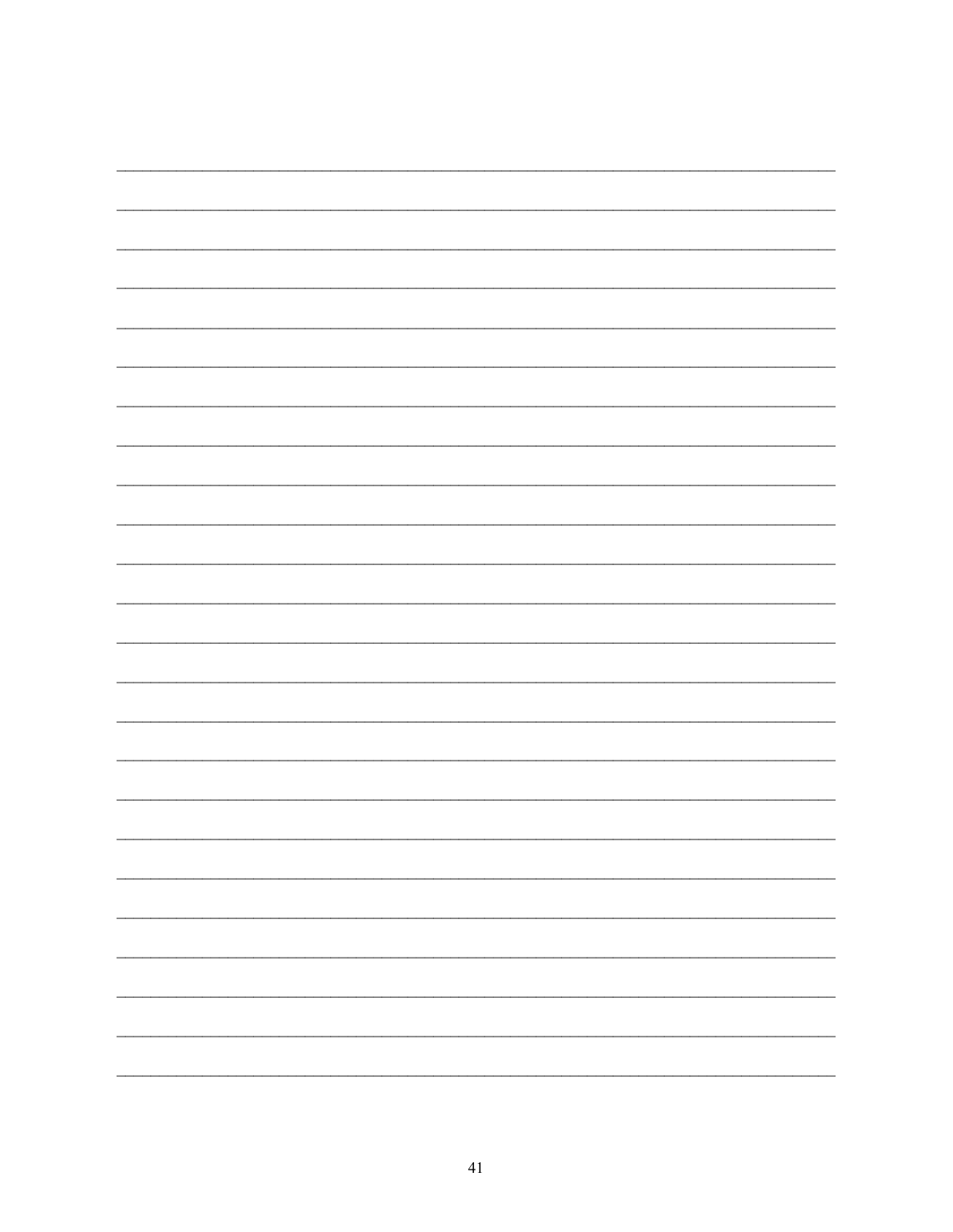## **Summary of Year's Work**

(Tell of programs and activities in Cultural Enrichment, Family, Healthy Living, Membership, and Resource Management committees. How were programs carried out and results secured?)

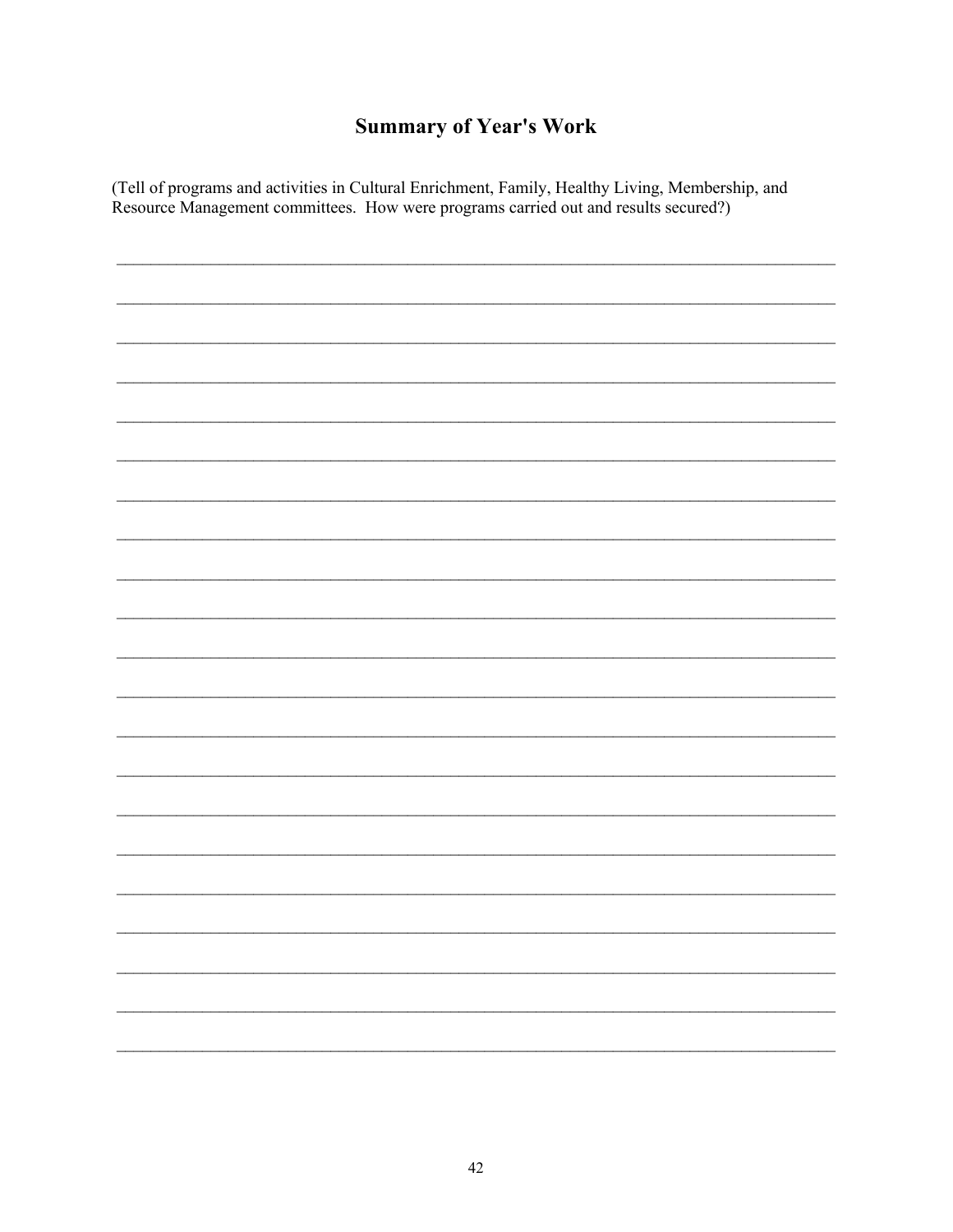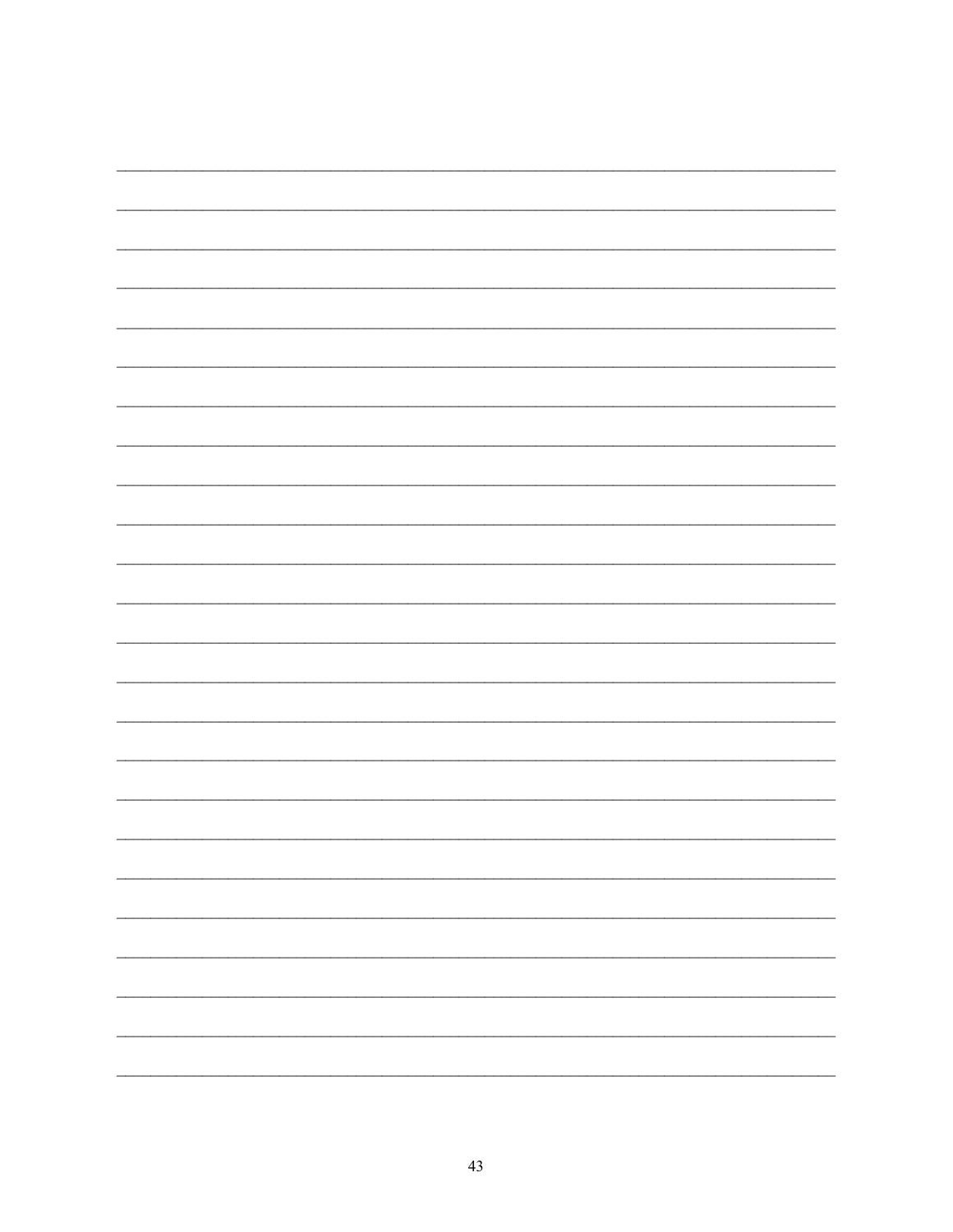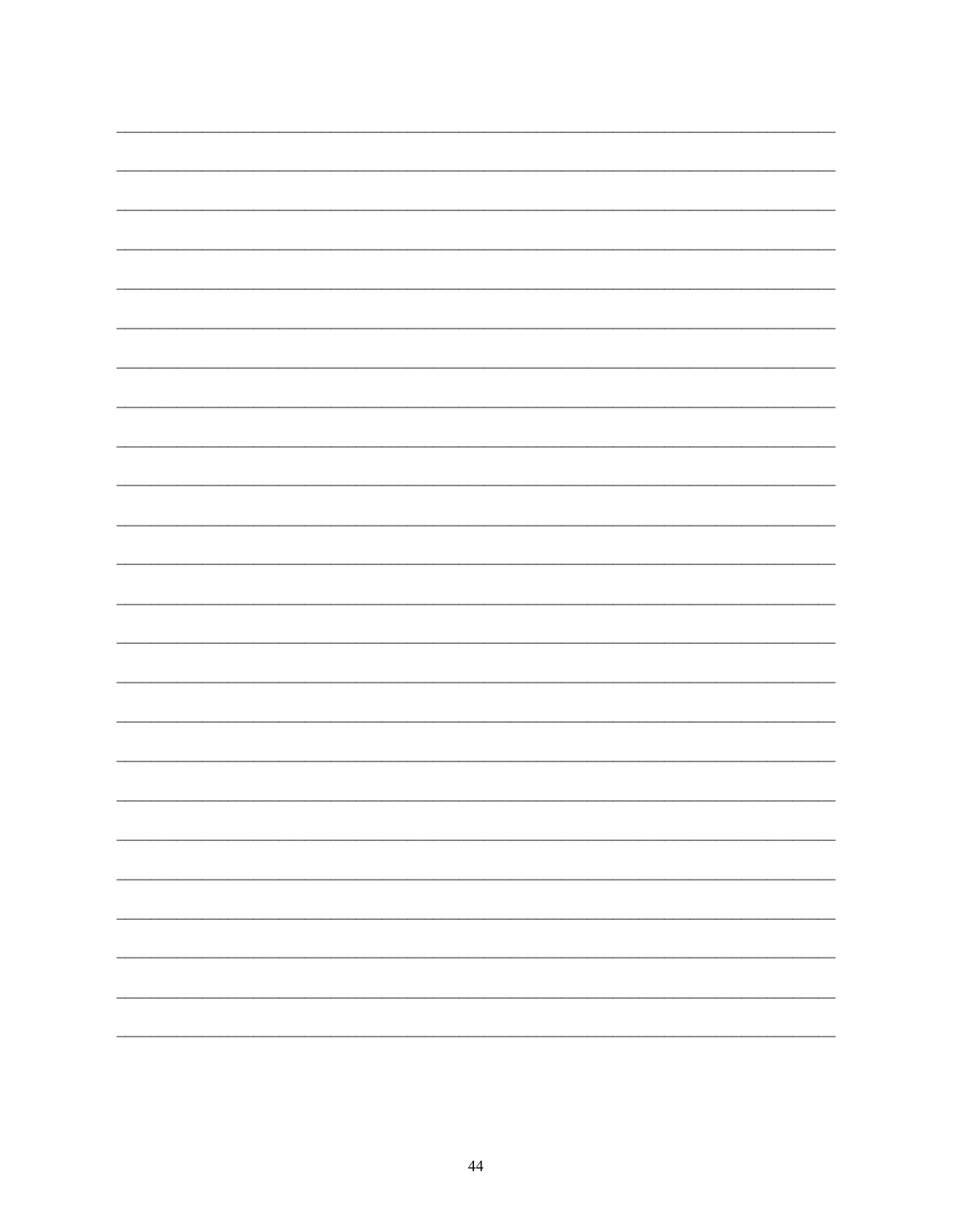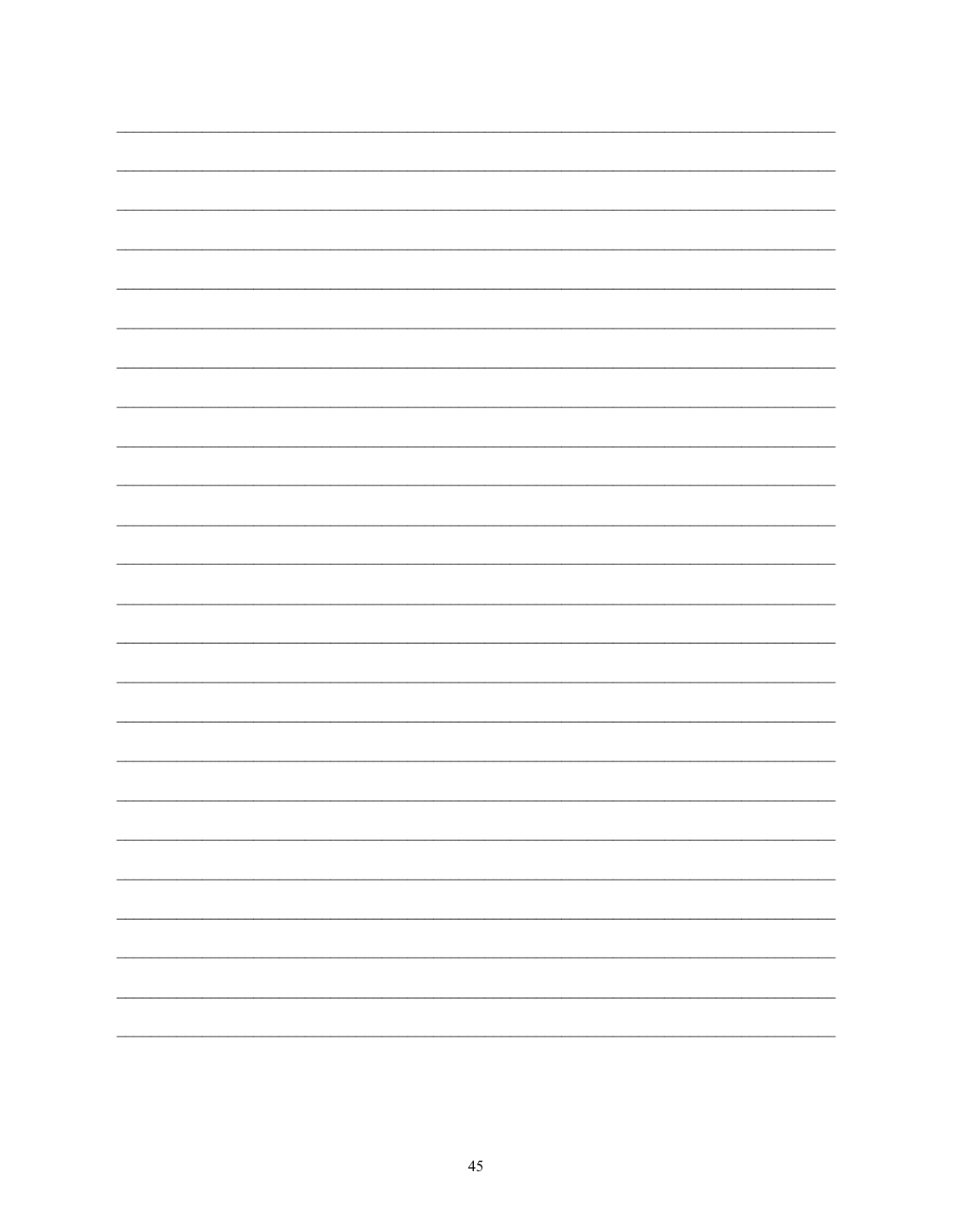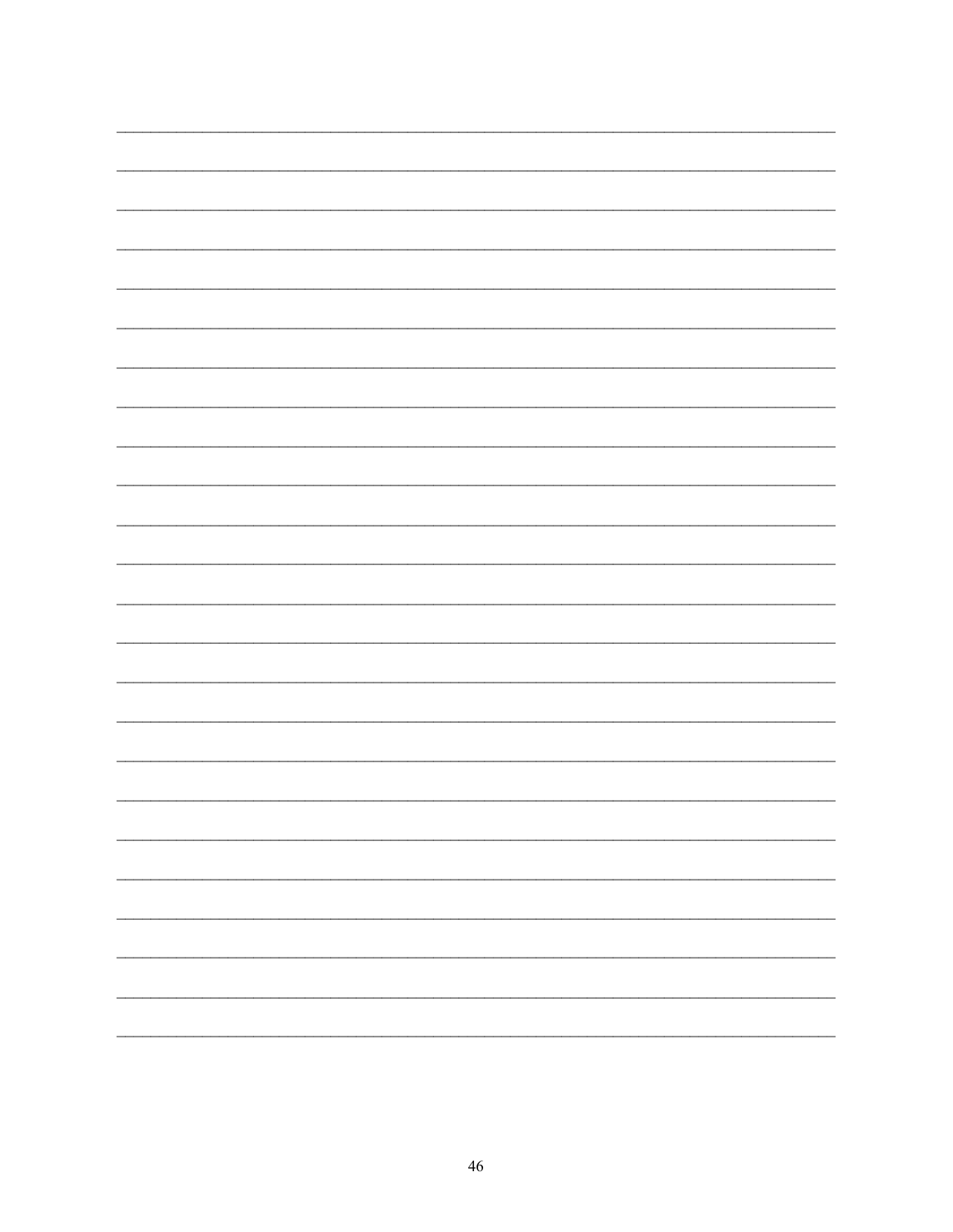| (Signed)<br>(Signed) | President |
|----------------------|-----------|
|                      | Secretary |
|                      |           |
|                      |           |
|                      |           |
|                      |           |
|                      |           |
|                      |           |
|                      |           |
|                      |           |
|                      |           |
|                      |           |
|                      |           |
|                      |           |
|                      |           |
|                      |           |
|                      |           |
|                      |           |
|                      |           |
|                      |           |
|                      |           |
|                      |           |
|                      |           |